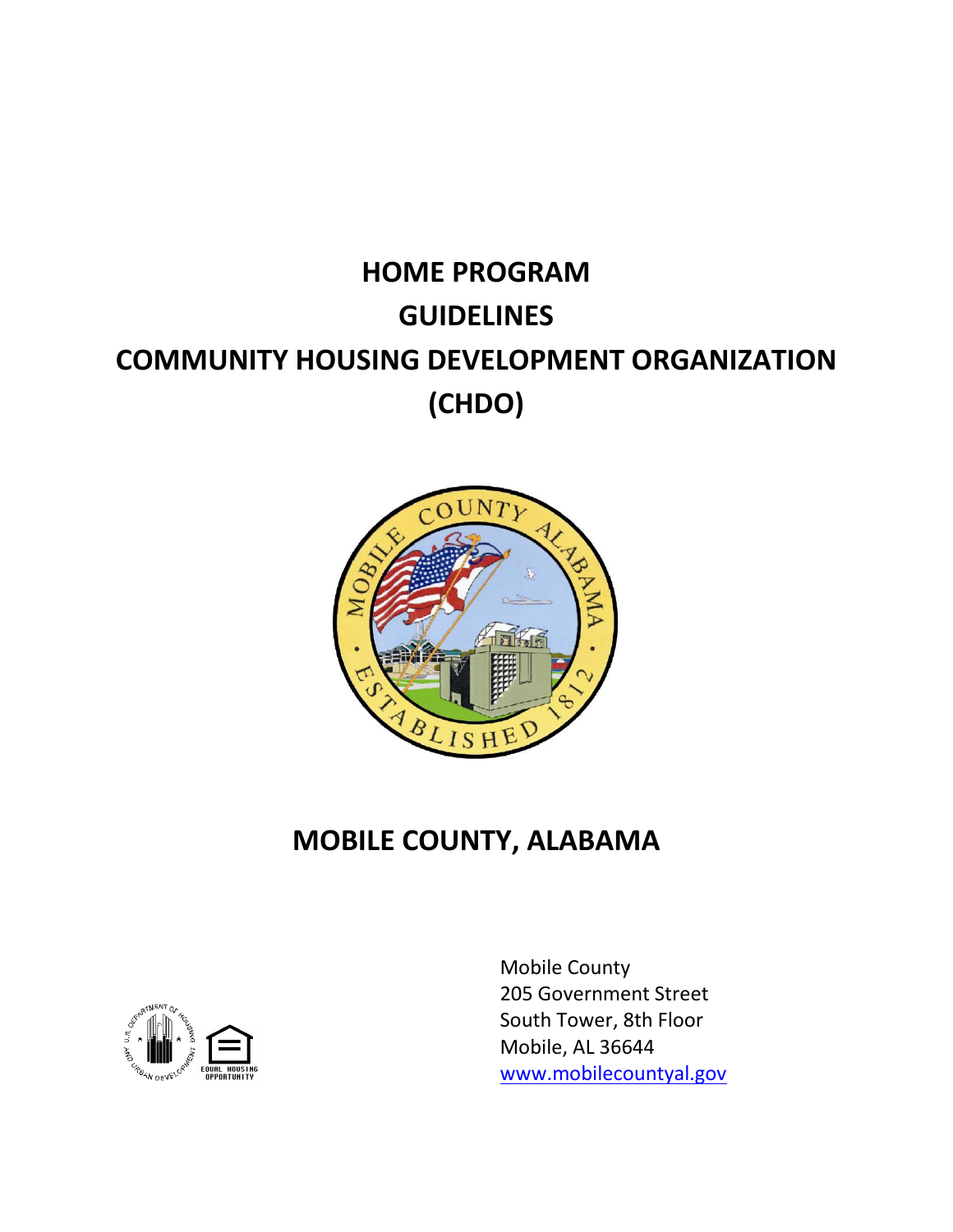## **Table of Contents**

| 1. |       |  |  |
|----|-------|--|--|
| 2. |       |  |  |
| 3. |       |  |  |
|    | 3.1   |  |  |
|    | 3.2   |  |  |
|    | 3.2.1 |  |  |
|    | 3.2.2 |  |  |
|    | 3.3.3 |  |  |
| 4. |       |  |  |
| 5. |       |  |  |
| 6. |       |  |  |
|    | 6.1   |  |  |
|    | 6.2   |  |  |
| 7  |       |  |  |
| 8  |       |  |  |
| 9  |       |  |  |
| 10 |       |  |  |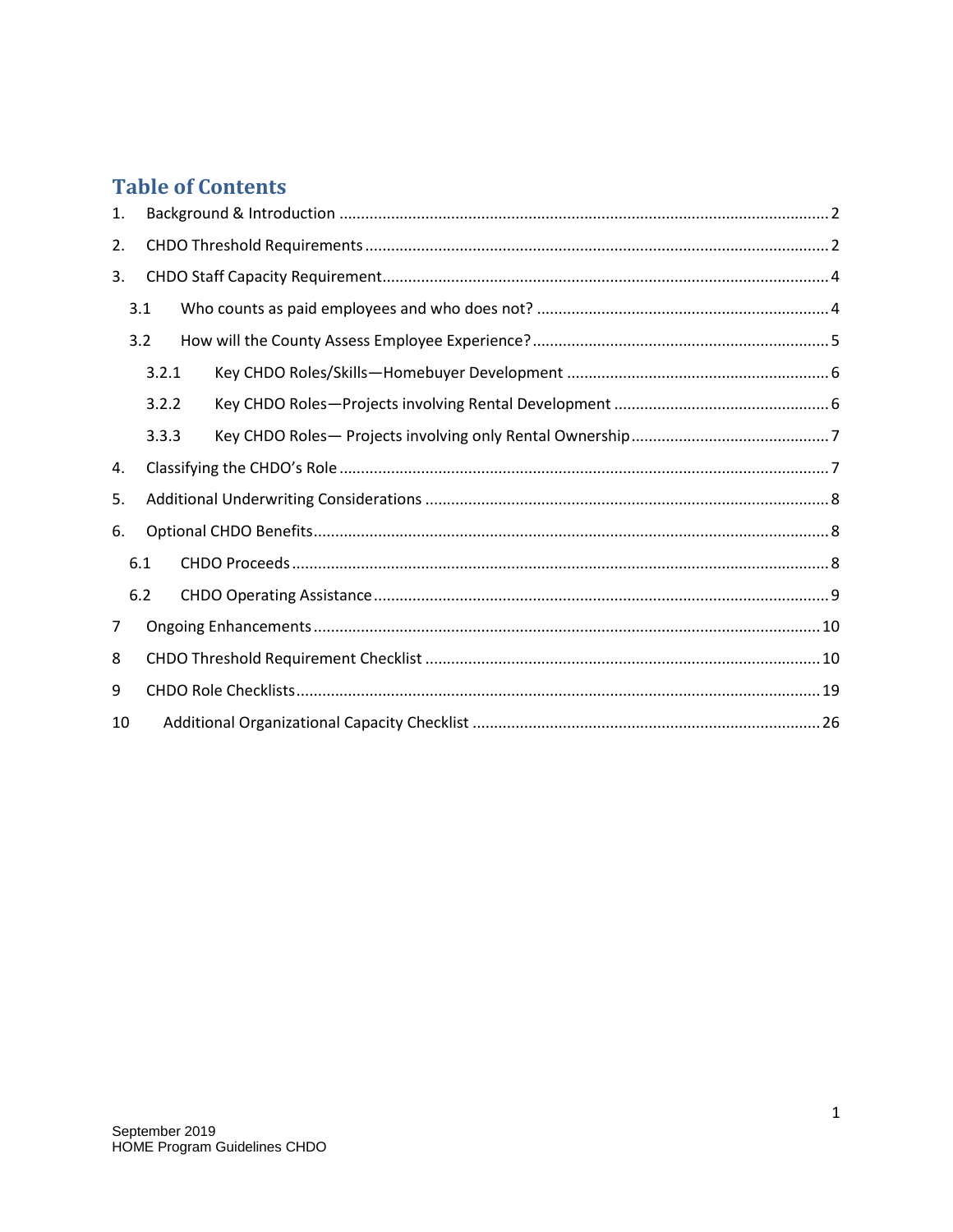#### <span id="page-2-0"></span>**1. Background & Introduction**

The Mobile County Consortium as a participating jurisdiction (PJ) is a recipient of HOME Investment Partnership Program (HOME) funds from the U.S. Department of Housing and Urban Development (HUD).

HOME is a federally funded program specifically designed to provide decent, safe, sanitary housing to low income individuals and families. HOME requires that a PJ set-aside at least 15% of its annual HOME allocation for community housing development organizations (CHDO) acting as the owner, developer, or sponsor of affordable housing. Certification of an organization as a CHDO takes place in the context of a specific project to be funded from the CHDO set aside. PJs are required to certify that an organization meets the HOME program's CHDO requirements each time the organization fund as a CHDO. Once funded, CHDOs are required to maintain their status as a CHDO throughout the development of the project and, in the case of rental housing, the affordability period.

The HOME Program also allows PJs to provide certain optional benefits to CHDOs. These include the ability to i) allow CHDOs to retain and reuse sales proceeds from homebuyer projects developed by the CHDO and ii) award operating assistance to CHDOs.

This policy is intended to outline key elements of, documentation requirements for, and factors influencing how the County will determine that an organization qualifies as a CHDO prior to committing funds.

The policy is organized in several parts including:

- **CHDO Threshold Requirements** related to regulatory requirements about an organization's legal status, independence, board composition, and service area;
- **CHDO Staff Capacity Requirements** related the regulatory requirement that an organization "{have} paid employees with housing development experience."
- **CHDO Roles** outlining regulatory criteria for a project to be classified as "owned, developed, or sponsored" by a CHDO
- **Additional Underwriting Considerations** related to a CHDO's broader organizational capacity, including financial capacity.
- **Optional CHDO Benefits** addressing the County's approach to the award of CHDO Operating funds or permission to retain and reuse CHDO Proceeds.

## <span id="page-2-1"></span>**2. CHDO Threshold Requirements**

The HOME regulation, in §92.2, defines a CHDO as an independent nonprofit organization whose purpose includes providing affordable housing in a specified area or region. The definition includes a range of specific criteria an organization must meet to be designated as a CHDO (24 CFR §92.2).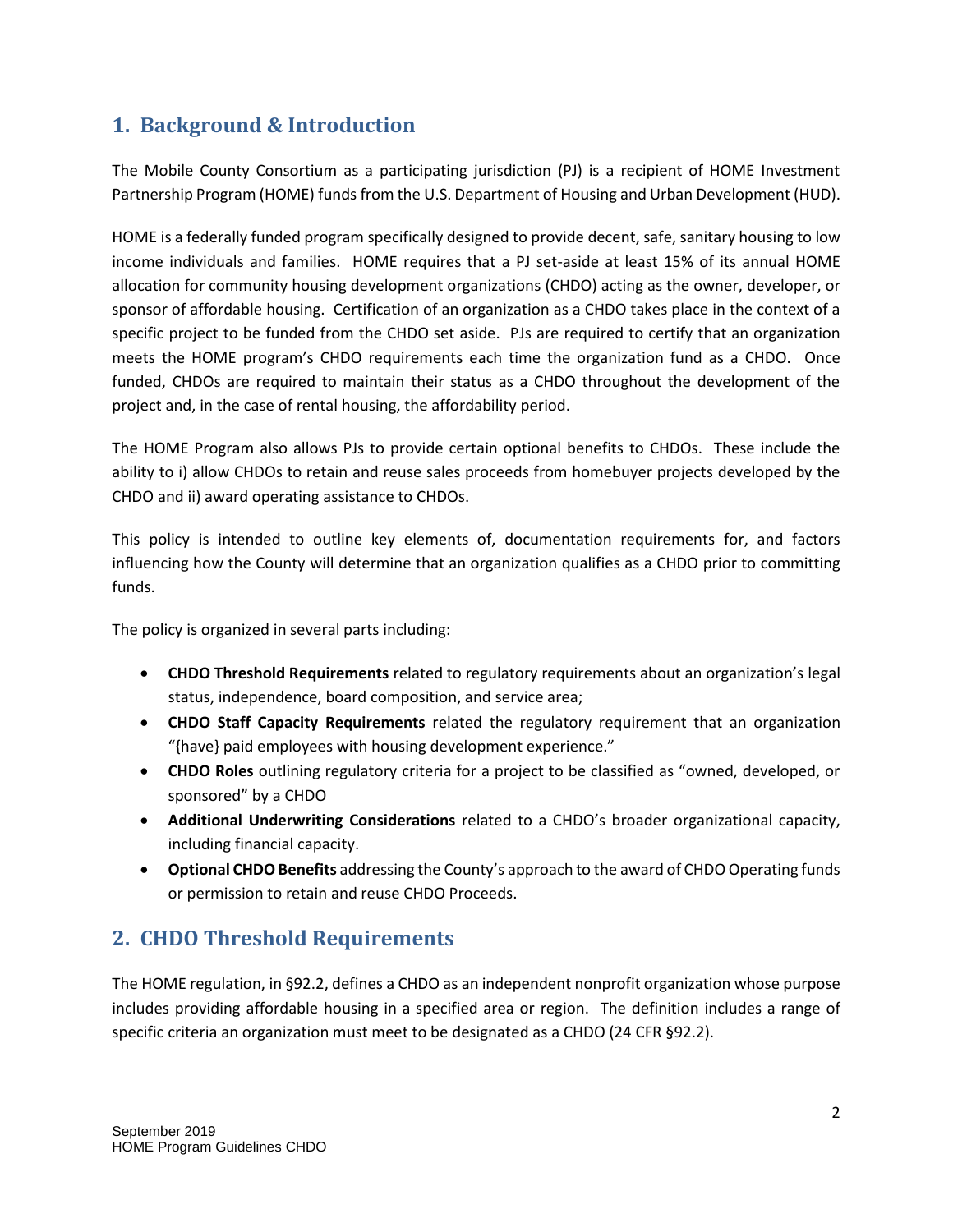At a high level, the criteria for CHDO designation can be grouped into four key elements. To be recognized as a CHDO, an organization must be:

- **A legally incorporated tax-exempt nonprofit organization, including that:**
	- $\circ$  Organized under State/Local Law: The nonprofit organization must show their articles of incorporation as evidence of being organized under State of Alabama law.
	- $\circ$  Purpose of Affordable Housing: Providing decent and affordable housing must be among the organization's purposes.
	- $\circ$  No Individual Benefit: No part of the CHDO's earnings or profits may benefit any members, founders, contributors, or individuals.
	- $\circ$  Control: The organization cannot be under the control of individuals or entities seeking to derive profit from the organization.
	- $\circ$  IRS Nonprofit Status: Organizations must have a 501(c)(3) or 501(c)(4) nonprofit status of exemption letter of certification from the Internal Revenue Service (IRS).
	- o Private Entity: The organization cannot be a governmental entity.
- **An independent organization free of undue control by for-profit or governmental entities, including that:**
	- $\circ$  Governmental Control: No more than 1/3 of the board may be officers or employees of governmental entities.
	- $\circ$  Control by a For Profit Entity: If the organization was created by a for profit entity, no more than 1/3 of the board may be officers or employees of or appointed by the for profit entity.
	- $\circ$  Control by a For Profit Entity: If the organization was created by a for profit entity, that for profit's purpose cannot include the development or management housing, and the nonprofit must be free to contract with any vendor of its choosing.
	- o Employees: The organization's employees cannot also be employees of any governmental entity or, if applicable, of the for-profit entity that created the potential CHDO.
- **Accountable to the low income community it serves, including**
	- $\circ$  Service Area: The organization must have a clearly defined geographic service area that includes some or all of the Mobile County Consortium. The Consortium area consists of City of Bayou La Batre, City of Chickasaw, City of Citronelle, City of Creola, Town of Mount Vernon, City of Prichard, City of Saraland, City of Satsuma, City of Semmes and the unincorporated areas of Mobile County.
	- $\circ$  Low Income Board Representation: At least 1/3 of the board must be qualified representatives of the low income community (i.e. service area) served by the CHDO. To qualify as a low income representative, a board member must*:*
		- Be a low income individual (defined as being a member of a household with an income at or below 80% of the area median income, adjusted for household size);
		- Live in a low-income neighborhood (a neighborhood where 51% of the residents have incomes at or below 80% of the area median income); or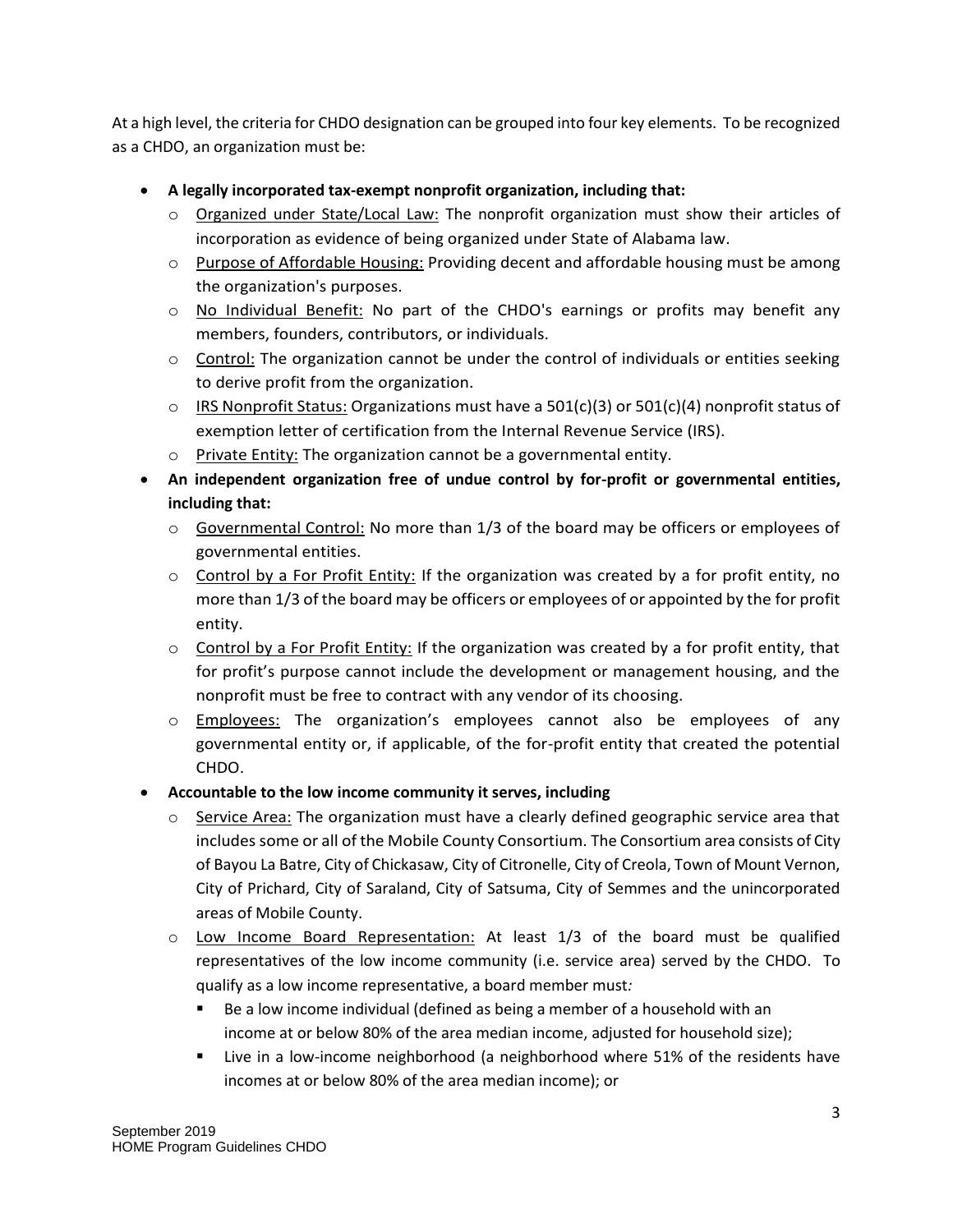- Elected representatives of a low-income neighborhood organization (a neighborhood based organization serving a low income neighborhood within the CHDO's service area).
- $\circ$  Community Engagement: A formal process that is described in the By-laws or Resolutions has been established and implemented for low-income program beneficiaries from the organization's service area to advise the organization in all of its decisions regarding design, location, development and management of affordable housing.
- $\circ$  Serving the Community: A minimum of one year of relative experience serving within Mobile County must be demonstrated. The experience may be demonstrated through letters of community support, written statement of organization's community activities, or similar documents
- **Capable of undertaking the development of affordable housing, including**
	- Demonstrated Capacity: A CHDO must have a demonstrated capacity which must be satisfied by having paid employees with housing development experience. To meet the definitional requirement for capacity, an organization's employees must have experience/capacity relevant to the specific project proposal and the role the CHDO will play of owner, developer, or sponsor. For example, conceptually two identical nonprofit organizations could seek CHDO certification. One proposes a project that is highly similar to other projects the organization has successfully completed using its current employees. The other organization proposes a project that is substantially more complex than anything in it or its employees' past experience—in short the project is well beyond the capacity of the organization. Even though both groups otherwise meet all of the other definitional criteria, based on the capacity requirement the first group can be certified as a CHDO while the second is not a CHDO.
	- o Financial Standards: CHDOs must have financial accountability standards that conform to the requirements detailed in 24 CFR 82.21, "Standards for Financial Management Systems".

The attached **CHDO Threshold Requirement Checklist** will be used by the County to document its review of an organization's application for CHDO certification.

## <span id="page-4-0"></span>**3. CHDO Staff Capacity Requirement**

Since HUD limits the capacity determination under §92.2 to an organization's paid employees, the County first needs to identify who the organization's employees are and how those specific individuals' experience relates to the project being proposed, including whether it is CHDO owned, developed, or sponsored.

#### <span id="page-4-1"></span>**3.1 Who counts as paid employees and who does not?**

To be counted as paid employees, individuals must:

 Be directly paid by and directly accountable to the CHDO. A CHDO may not rely on staff who are actually employed by another entity and cost-allocated, contracted, or donated to the CHDO.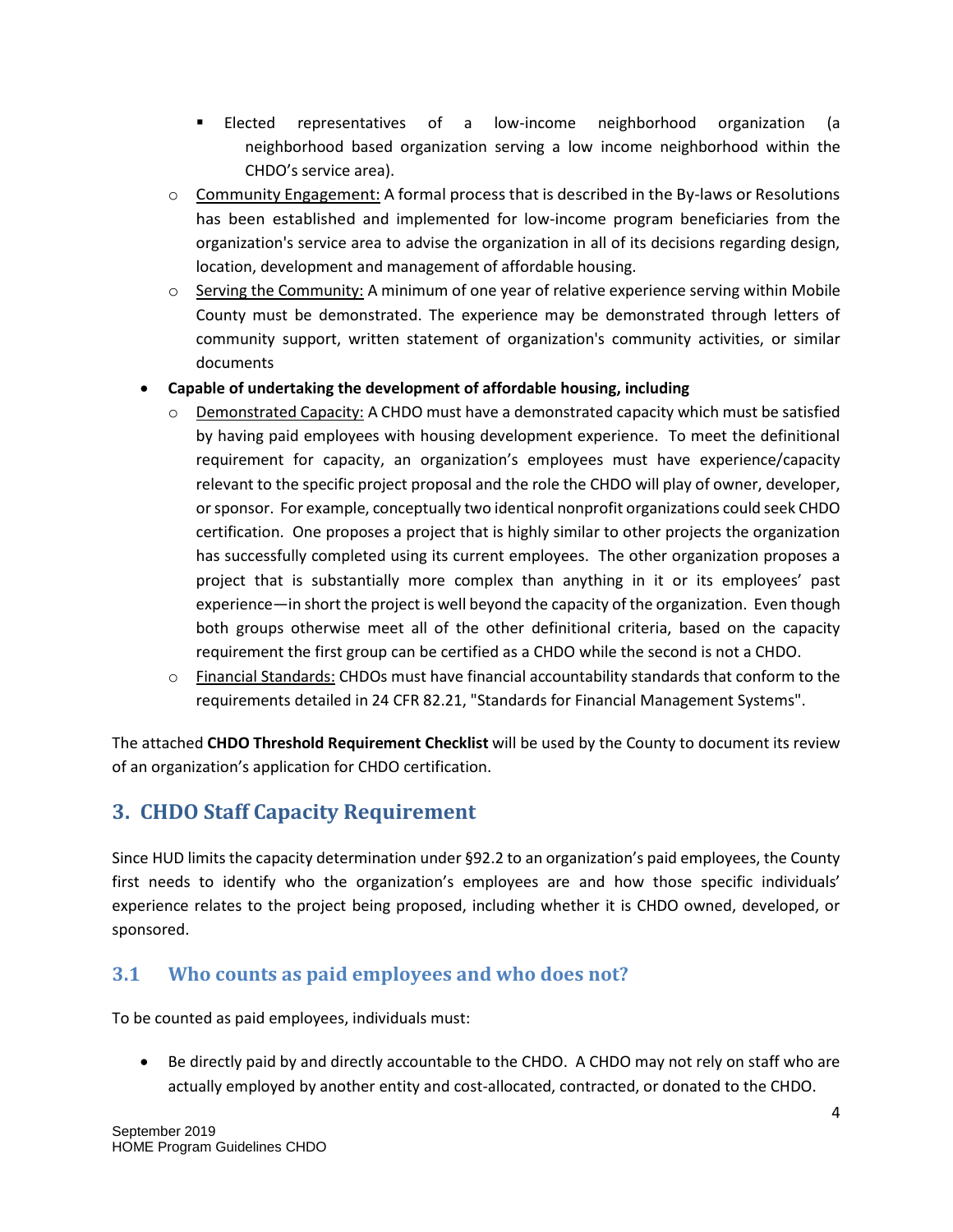- $\circ$  In the case of a CHDO that is a subsidiary of a larger nonprofit parent organization, an individual could be employed on a part-time basis by the parent and a part-time basis by the CHDO. The key is that the person has a direct employment relationship with the CHDO. In such cases, the person would receive two paychecks from different employers.
- o Documentation that an individual is a "paid employee" will include an IRS form W-2 or W-4 establishing an employee/employer relationship. In some cases, an individual may not receive a W-2 from the CHDO, and the County will require submission of a contract establishing a paid relationship between the CHDO and the individual.
- Cannot be employed, even on a part-time basis, by the for-profit parent entity of a potential CHDO (as applicable). If a nonprofit organization that is sponsored by a for-profit has any employees who are also employees of the for-profit parent, the nonprofit cannot receive CHDO designation. [Note that additional limitations related to the board membership are also addressed in §92.2, CHDO Definition, paragraph (3).]
- Cannot be elected/appointed officials of employed by a governmental entity even on a part time basis. If a nonprofit organization employs individuals who are also employees of a governmental entity, the nonprofit cannot be designated as a CHDO.
- Cannot be board members or volunteers of the organization. Only paid employees may be considered as part of the capacity criteria of the CHDO definition. As noted later, Mobile County will consider "supplemental" capacity represented by a CHDO's board and volunteers as part of its more comprehensive underwriting of specific projects.
- Cannot be a consultant, except during the first year of an organization's first year receiving funds from the CHDO set-aside (of any PJ).

#### <span id="page-5-0"></span>**3.2 How will the County Assess Employee Experience?**

In assessing whether an organization's paid employees have adequate experience, Mobile County will take into account factors including but not limited to:

- The specific role an individual will play relative to the proposed project. For example if a CHDO employee will be responsible for negotiating project financing, the County will look primarily at that individual's experience playing a similar role in past projects.
- Whether an individual is a full-time or part time employee. Part-time employees are entirely acceptable the provided level of effort available from an individual is appropriate to the scale of the project. For example, a part time construction manger may be acceptable for a small CHDO building two single family homes but entirely inadequate for a CHDO with three different multifamily construction projects underway.
- The individual's other responsibilities within the organization, including those related to other housing projects in the CHDO's existing portfolio or planned pipeline.

On balance, to certify that a nonprofit has sufficient capacity to qualify as a CHDO, the County must reach a conclusion that an organization's employees collectively have sufficient experience and capacity to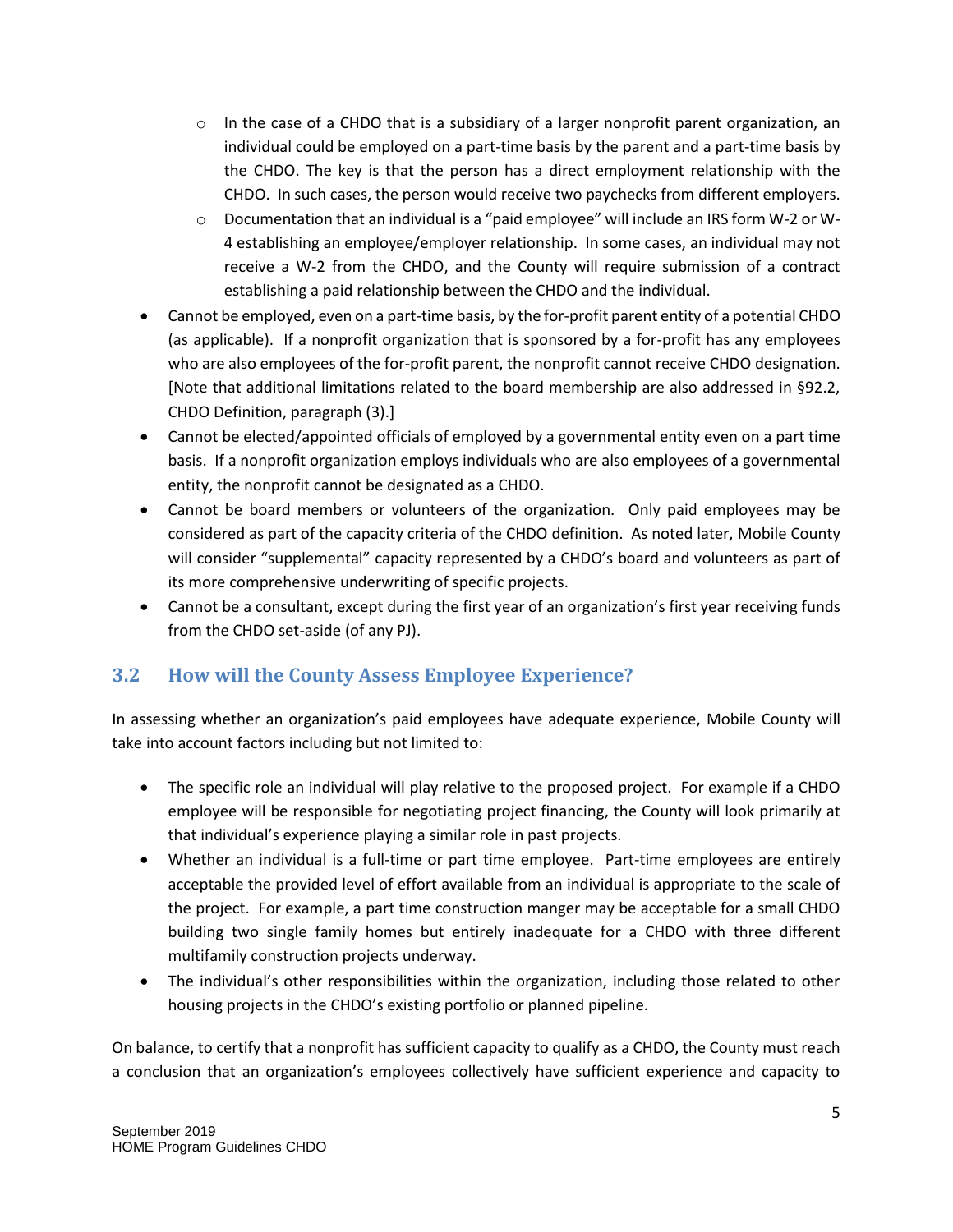effectively manage the proposed project. While the most projects will involve various third-party professionals such as architects, attorneys, etc. (i.e. the development team), the CHDO's employees must themselves have core competencies that allow them to exercise control over the project and the development team. Consequently, the County has identified the following core roles and skills that should be present among an organization's employees. The lists vary based on the type of project (homebuyer or rental) and the CHDO or its affiliate's role (owner or developer).

#### <span id="page-6-0"></span>**3.2.1 Key CHDO Roles/Skills—Homebuyer Development**

- Overall project coordination including project selection, planning, and development team management
- HOME and federal requirement compliance oversight
- Design, land use/zoning, and other local government approvals
- Legal and financial aspects of housing development including negotiating written agreement/contracts
- Underwriting and project financing
- Contractor/builder procurement and ongoing oversight
- Marketing and sales
- Homebuyer relations including counseling, income verification, and lender coordination

#### <span id="page-6-1"></span>**3.2.2 Key CHDO Roles—Projects involving Rental Development**

- Overall project coordination including project selection, planning, and development team management
- HOME and federal requirement compliance oversight
- Design, land use/zoning, and other local government approvals
- Legal and financial aspects of housing development including negotiating written agreement/contracts
- Underwriting and project financing
- Contractor/builder procurement and ongoing oversight
- Property management, including marketing, tenant relations, and community relations
- Service coordination and delivery (if applicable)
- Asset management including ongoing financial oversight and long term capital planning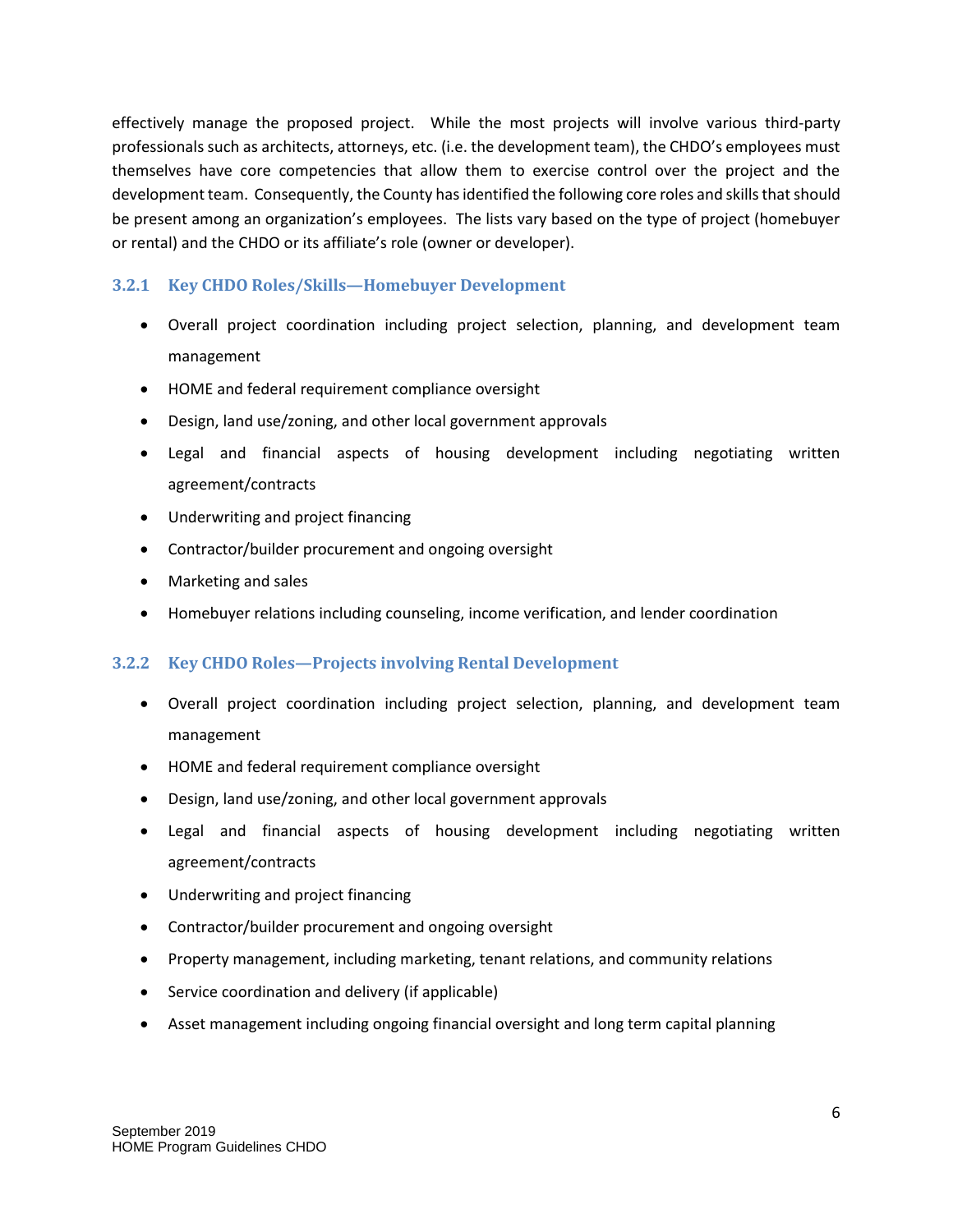#### <span id="page-7-0"></span>**3.3.3 Key CHDO Roles— Projects involving only Rental Ownership**

- Overall project coordination including project selection and procurement/oversight of contracted project manager (if applicable)
- HOME and federal requirement compliance oversight
- Legal and financial aspects of housing development including understanding and/or negotiating written agreement/contracts
- Property management, including marketing, tenant relations, and community relations
- Service coordination and delivery (if applicable)
- Asset management including ongoing financial oversight and long term capital planning

#### <span id="page-7-1"></span>**4. Classifying the CHDO's Role**

To be funded from the CHDO set-aside, a project must be "owned," developed," or "sponsored" by a CHDO that has been certified by the PJ. These terms are specifically defined in the HOME rule at §92.300(a) and require that the CHDO have sole and exclusive control over the project. As noted earlier, the determination of whether or not an organization's staff has capacity is made in the context of the role the CHDO will play as the different roles require different levels of involvement in the project. In particular, CHDOs that will develop housing must have a wider array of staff capacity than CHDOs that will simply be the owner of rental housing.

In the case of homebuyer projects, to be set-aside eligible the CHDO must act as developer. See the **Homebuyer—CHDO Developed** checklist to determine if the project qualifies as a CHDO project.

In the case of rental projects, there are three possible roles that of a CHDO owner, developer, or sponsor. How the project is classified depends in part on whether the CHDO will "only" own a project without actually undertaking development activity and whether the CHDO itself will own the property or if title will be held by another entity controlled by the CHDO.

If the CHDO itself will own the project throughout the affordability period, two roles are possible. The CHDO may be the owner or the developer. See the **Rental-CHDO Owned** and **Rental-CHDO-Developed**  checklists.

If the CHDO itself will not own the property, the potential role is that of a CHDO sponsor. There are two ways a project can be CHDO sponsored. First, if the project will be carried out by an affiliate of the CHDO (i.e. a wholly owned subsidiary entity, a limited partnership controlled by the CHDO, or a limited liability company controlled by the CHDO). The affiliate may "own" or "develop" the project. See the **Rental-CHDO Sponsored/Affiliate Owned** and **Rental-CHDO Sponsored/Affiliate Developed** checklists.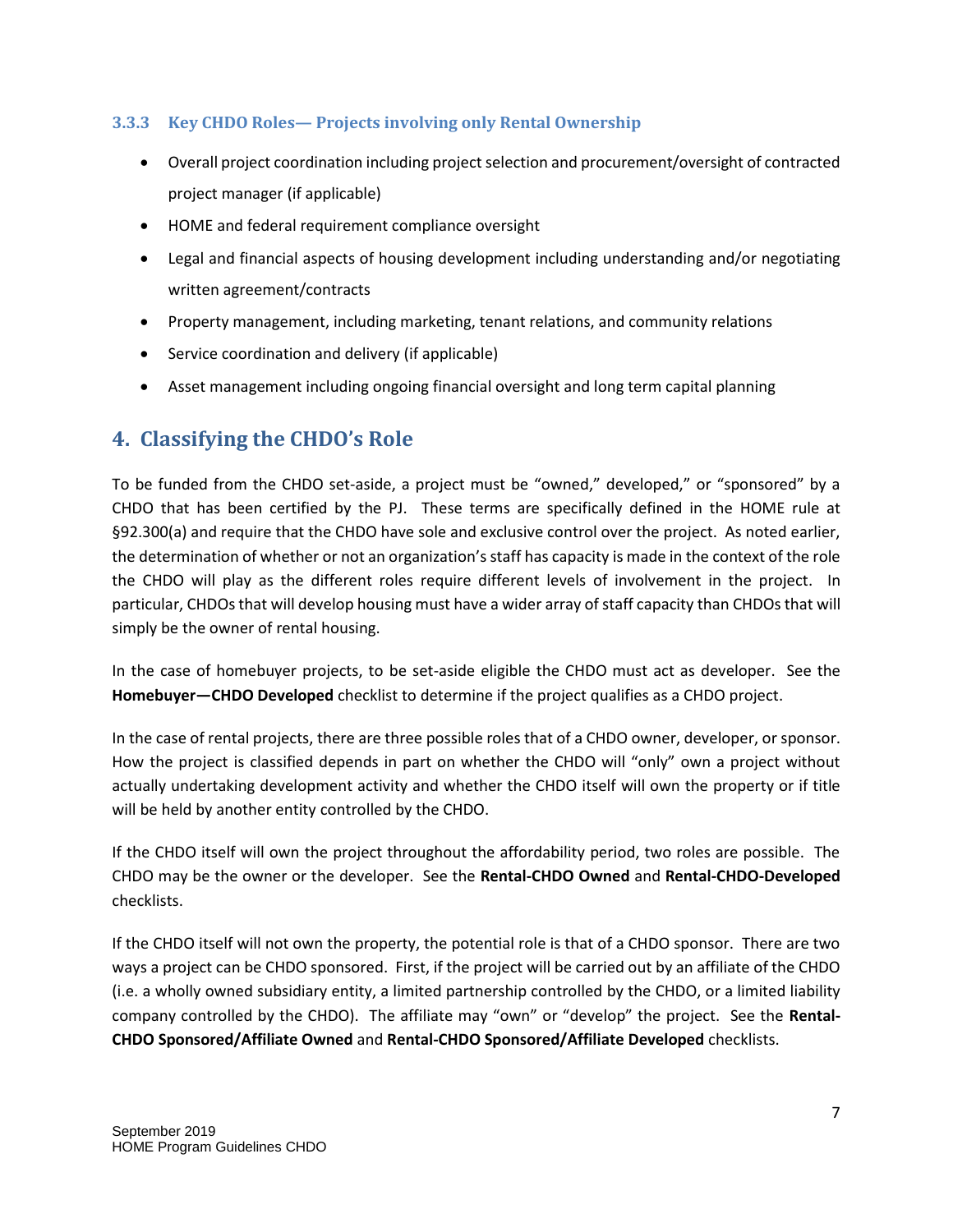The second form of CHDO-sponsored allows a CHDO to develop rental property that will be transferred to another nonprofit upon completion. This role largely overlaps with the CHDO-developed classification for rental projects except that the property will be held during the affordability period by another nonprofit. See the **Rental-CHDO Sponsored/Turnkey** checklist.

#### <span id="page-8-0"></span>**5. Additional Underwriting Considerations**

The Threshold Criteria, CHDO Staff Capacity Determination, and classification of the CHDO's Role discussed above relate to CHDO-specific provisions of the HOME Rule. Whether or not an organization is a CHDO, §92.250 of the HOME Rule requires that a PJ evaluate a developer's capacity prior to committing funds. So while the CHDO definition focuses on the capacity of an organization's employees, in considering whether or not to fund a given project, the County will also consider broader aspects of organizational capacity. For example, in addition to having a board that meets minimum membership requirements under §92.2 the County prefers to work with CHDOs where the board and staff have strong working relationships and where board members bring professional experiences that enhance their ability to make strategic decisions about development priorities.

The attached **Additional Organizational Capacity Checklist** outlines the factors the County will consider when evaluating whether or not a CHDO should be funded for a specific project. It takes into account past performance, organizational structure, and governance issues not included regulatory CHDO threshold requirements, the quality of the development team that will support the CHDO employees in the project, fiscal soundness concerns, and a CHDO's relationships with its other partners.

## <span id="page-8-1"></span>**6. Optional CHDO Benefits**

HOME provides for several other benefits to CHDOs that PJs can choose to provide. While the County does not anticipate providing predevelopment loans authorized under §92.301, it will, in limited circumstances, consider allowing CHDOs to retain project proceeds and will consider awarding CHDO operating assistance allowed under §92.208 as further discussed below.

#### <span id="page-8-2"></span>**6.1 CHDO Proceeds**

For CHDOs undertaking the development of for-sale housing, the County will generally require that sales proceeds (after repayment of senior construction loans, reimbursement of documented equity investment by the CHDO, and/or final payment of outstanding developer fee) be returned to the County as Program Income. CHDOs may, however, request permission in their applications to retain sales proceeds as "CHDO proceeds."

While not considered HOME funds, CHDO proceeds must be used either for HOME-eligible activities or other affordable housing efforts approved by the County. The County may negotiate to allow the use of some or all of the CHDO proceeds: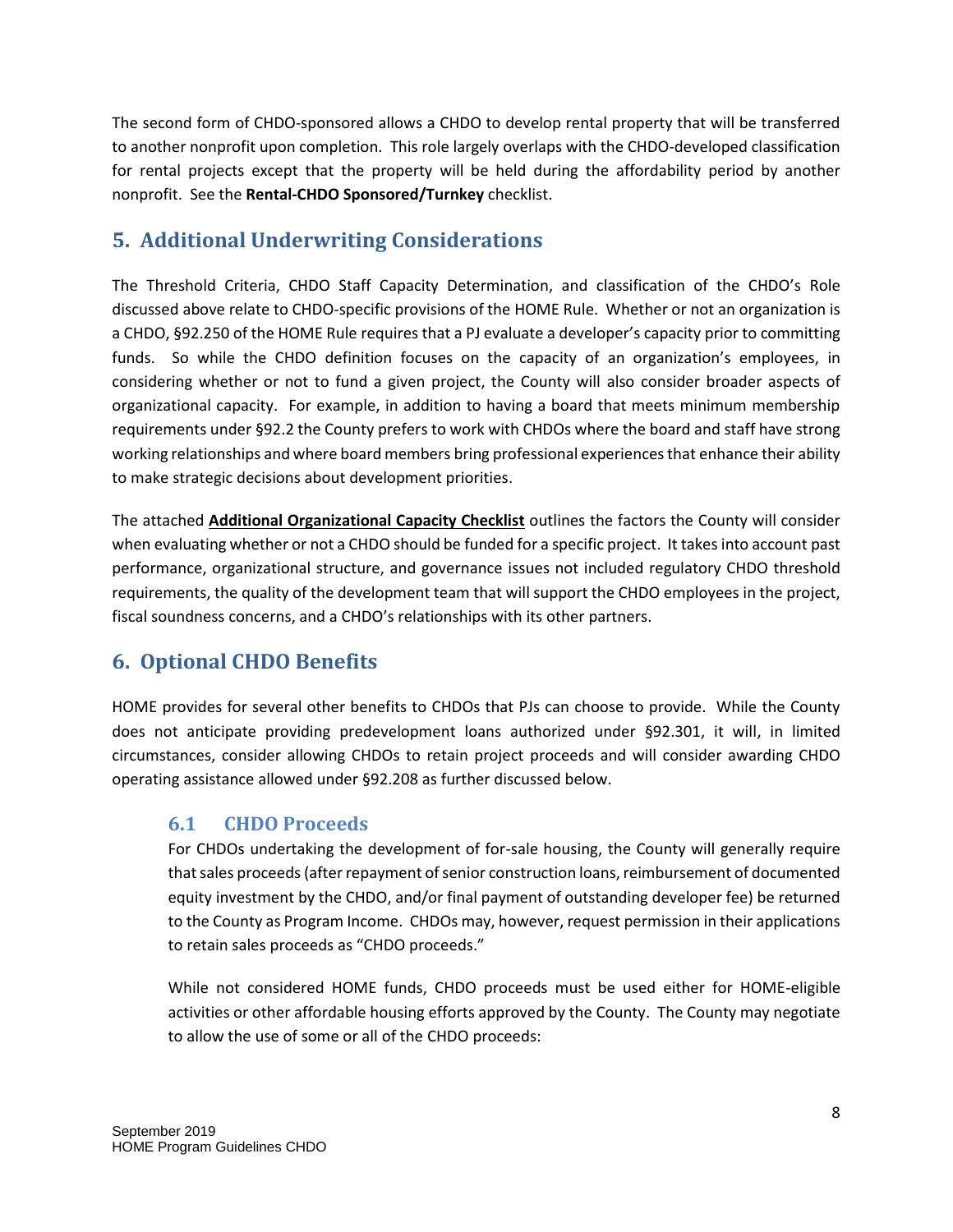- i) For subsequent HOME-eligible projects otherwise consistent with the County's Consolidated Plan;
- ii) As operating funding by a CHDO the County intends to fund in the future, particularly if the use of such funds as operating assistance is related to a County-endorsed plan for the CHDO to expand its capacity to own, develop, or sponsor HOME-assisted housing; or
- iii) To support HOME-assisted rental projects previously funded by the County that are troubled, for example by funding un-met rehabilitation needs.

CHDOs seeking the ability to retain CHDO proceeds should include a written request explaining their proposed use of funds as part of their application under any RFP issued pursuant to the County's Single Family Development Program or its Rental Housing Program.

#### <span id="page-9-0"></span>**6.2 CHDO Operating Assistance**

Subject to the limits in §92.208 and §92.300(e) the County will consider awarding CHDO operating assistance to an eligible CHDO to support capacity building efforts. In general, the County will only fund a given organization with operating assistance one time, either in anticipation of or related to the CHDO's receipt of funding from the County's CHDO set-aside. For an organization that has previously been funded, the County may consider allowing an additional year of CHDO operating funding if i) the CHDO is undertaking a new type of project (e.g. was previously funded to develop for-sale housing but is expanding into rental housing) or ii) if the CHDO has experienced significant staff turnover and the additional operating support is determined to be necessary to complete a project that is underway.

Pursuant to HUD requirements, the County will use no more than 5% of its annual allocation of HOME funds for CHDO Operating Assistance (for example in FY 2014, 5% of the County's allocation was \$26,749. Additionally, no single CHDO may receive more than 50% of its annual operating budget or \$50,000, whichever is greater, in the form of CHDO Operating Assistance.

This limit is an aggregate limit and must take into account any CHDO Operating Assistance an eligible CHDO receives from other PJs (such as the State or the City of Mobile) and any "pass through" funding received from a technical assistance intermediary.

CHDOs seeking Operating Assistance must submit a written request explaining their proposed use of funds and how the receipt of Operating Assistance will expand or maintain the CHDO's capacity to undertake the proposed project as part of its application under any RFP issued pursuant to the County's Single Family Development Program or its Rental Housing Program. If the County determines that a CHDO's project application would have been funded but for sufficient capacity, it may award operating funds as part of a plan to expand the organization's capacity in anticipation of the likely award of project funding within the next 24 months.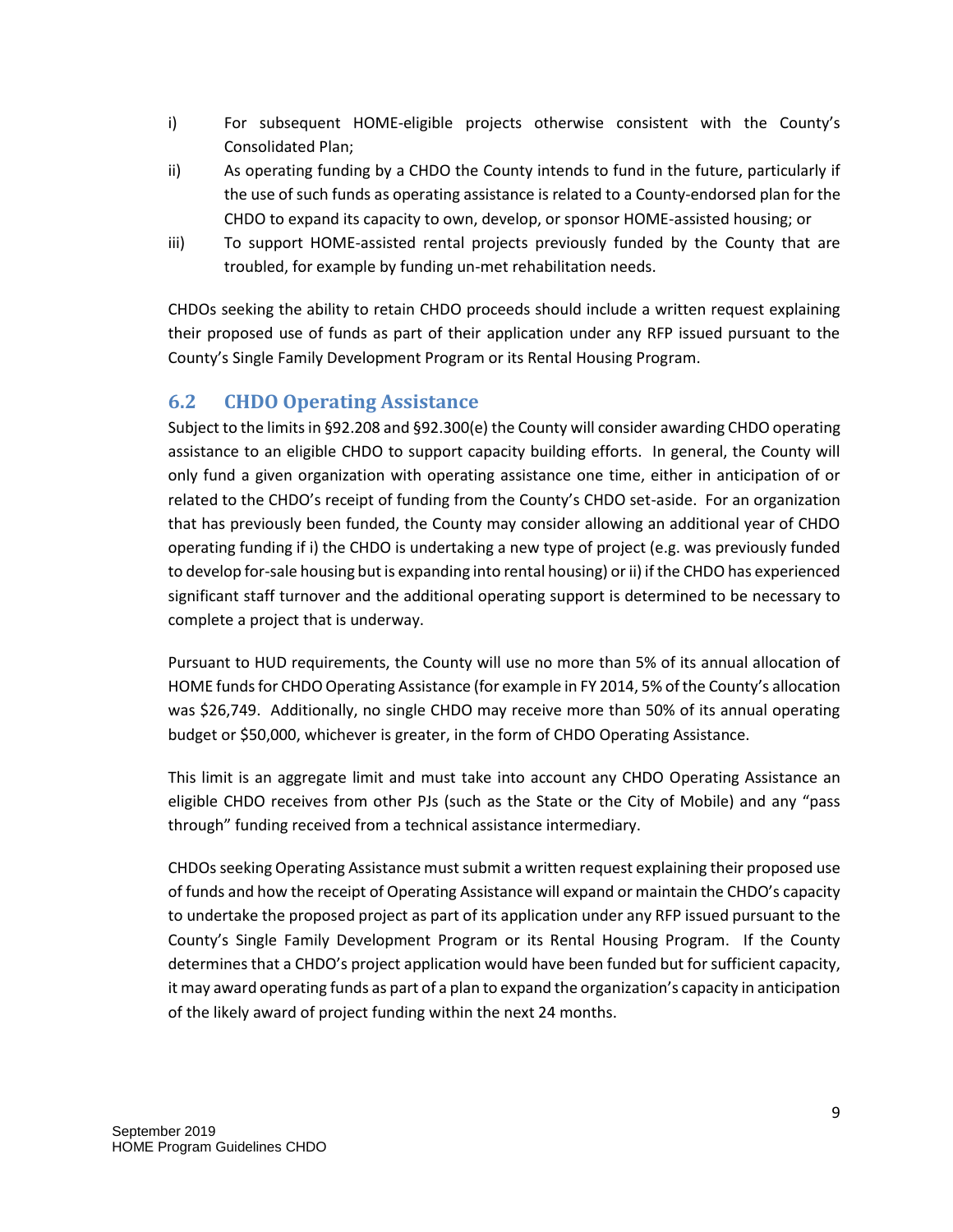#### <span id="page-10-0"></span>**7 Ongoing Enhancements**

Many aspects of this CHDO Policy are based on recent changes to the HOME Rule promulgated by HUD in July 2013. Given the breadth and significance of changes to the regulation, HUD will necessarily be releasing additional guidance to HOME PJs through CPD Notices, training, and other means. Consequently, the County reserves the right to modify and update this CHDO Policy additional clarification from HUD becomes available. CHDOs and potential CHDOs should anticipate the new or updated documentation requirements may be imposed, and the County will use its experience in past and future projects to refine and expand upon these perspectives.

#### <span id="page-10-1"></span>**8 CHDO Threshold Requirement Checklist**

**INSTRUCTIONS:** Potential CHDOs seeking funding from the Mobile County should complete this form and provide all indicated attachments. The County will review these attachments to determine whether or not the organization meets initial threshold requirement to be certified as a CHDO. To be certified the nonprofit seeking CHDO status will have to submit an application for project funding so that the County can also determine whether or not the proposed project meets the requirements for being CHDO owned, developed, or sponsored per the requirements of 24 CFR 92.300(a). This information will also be necessary to pursue eligibility for CHDO operating support (24 CFR 92.208) and/or a pre-development loan (24 CFR 92.301).

In the form below, the potential CHDO should indicate which attached document(s) provide evidence for specific threshold criteria. Additionally, the applicant should indicate where in the document applicable provision can be found. For example:

| <b>Criterion Met:</b>                         | Documentation submitted to demonstrate this item: |
|-----------------------------------------------|---------------------------------------------------|
| $\Box$ Yes $\Box$ No                          | Charter;                                          |
| <b>This box for County Use</b><br><b>Only</b> | Articles of Incorporation;                        |
|                                               | By-laws; OR                                       |
|                                               | Resolutions                                       |

**REQUIRED ATTACHMENTS**: Required attachments should be labeled with cover sheets.

- □ Articles of Incorporation/Charter
- Bylaws
- $\Box$  Certificate of Good Standing (issued not less than 60 days prior to application)
- □ IRS Nonprofit Designation letter
- $\Box$  Current Board Roster, must indicate LI representatives and public official/employee status
- $\Box$  Documentation of LI status for designated board members
- □ Certification of Public Official/Governmental Employee Status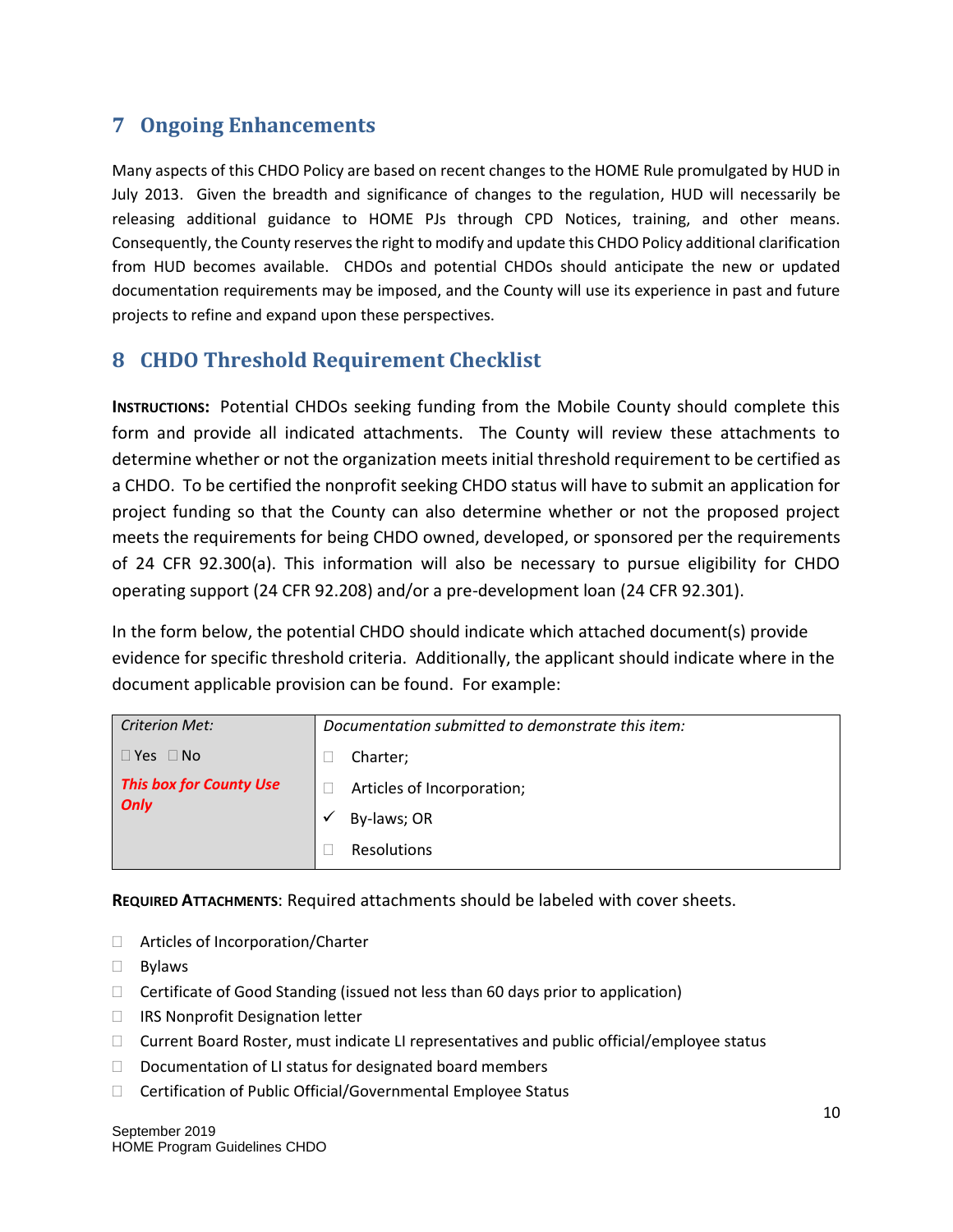- $\Box$  Corporate profile of for-profit entity that created organization (if applicable)
- Description of Formal Process for LI Beneficiaries to Advise on development including notes/minutes/reports of input received on proposed project(s)
- □ Corporate profile for prospective CHDO describing history of providing service within the community (i.e. organization's service area)
- □ CHDO Staff Roster
- □ W-2s for staff assigned to proposed project
- □ Resumes/biographies for staff assigned to proposed project
- □ 24 CFR 84.21 Financial Standards Certification/Documentation
- □ Map and Description of Service Area
- Other: \_\_\_\_\_\_\_\_\_\_\_\_\_\_\_\_\_\_\_\_
- $\Box$  Other:  $\Box$

| <b>SUMMARY</b>                                                                                                                                 |                                                                                                          |  |
|------------------------------------------------------------------------------------------------------------------------------------------------|----------------------------------------------------------------------------------------------------------|--|
| Organization:                                                                                                                                  | Contact Name & Address:                                                                                  |  |
| County Date of Review:                                                                                                                         | Reviewed by County Representative:                                                                       |  |
| County Determination:                                                                                                                          |                                                                                                          |  |
| demonstrated by an attached CHDO Staff Capacity Evaluation Checklist                                                                           | $\Box$ The organization meets initial CHDO Threshold requirements, including the capacity requirement as |  |
| $\Box$ The organization will not be preliminarily certified as a CHDO at this time for the following reasons:                                  |                                                                                                          |  |
| The organization has failed to meet and/or document compliance with the threshold criteria as<br>$\Box$<br>indicated in the notes below and/or |                                                                                                          |  |
| Staff does not have the necessary capacity given the project proposed by the organization.<br>$\Box$                                           |                                                                                                          |  |
| <b>Other Notes:</b>                                                                                                                            |                                                                                                          |  |
|                                                                                                                                                |                                                                                                          |  |
|                                                                                                                                                |                                                                                                          |  |
|                                                                                                                                                |                                                                                                          |  |
|                                                                                                                                                |                                                                                                          |  |
|                                                                                                                                                |                                                                                                          |  |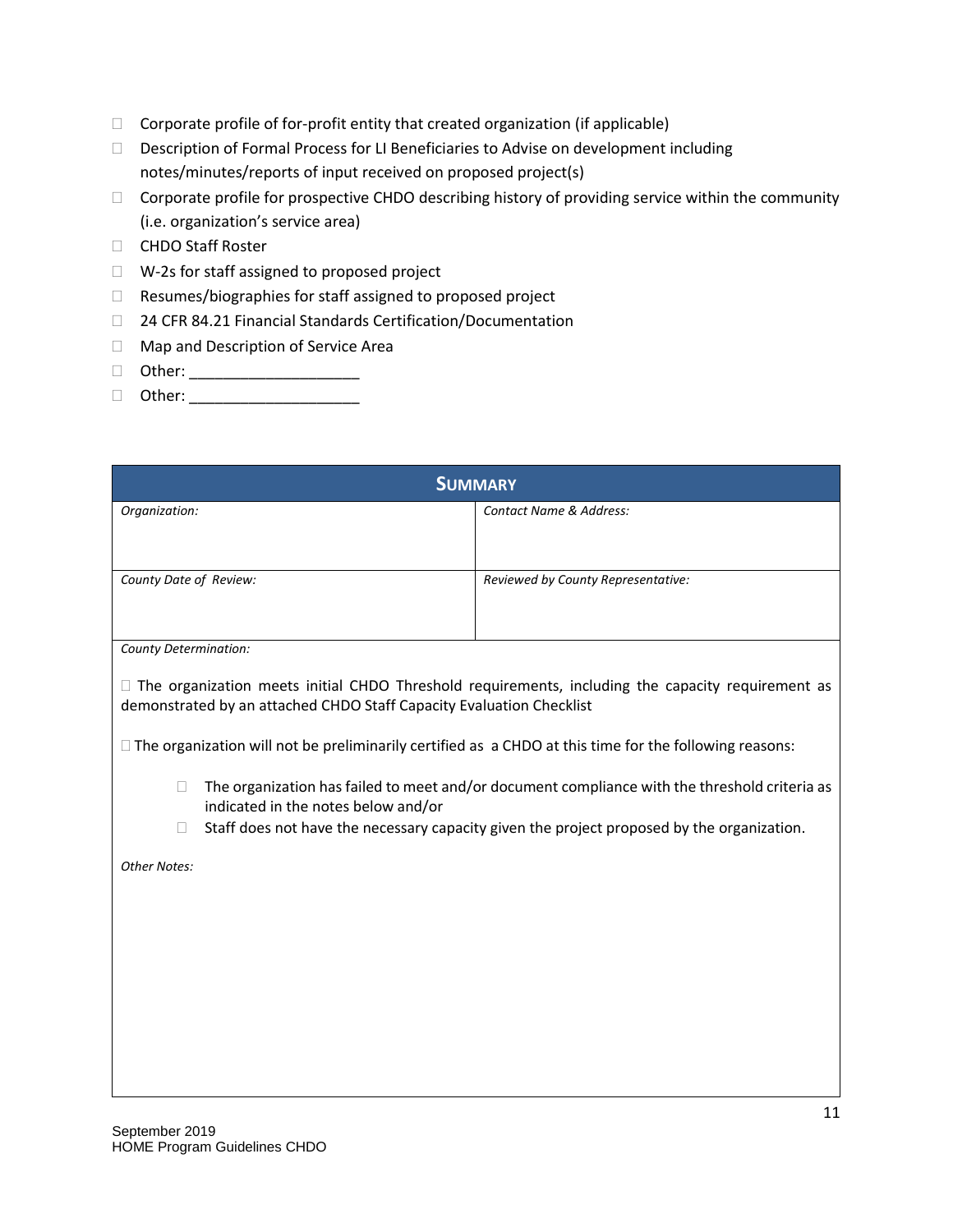| <b>SECTION 1: LEGAL STATUS</b>                                                                                                                                  |                                                                                                                                                                              |  |
|-----------------------------------------------------------------------------------------------------------------------------------------------------------------|------------------------------------------------------------------------------------------------------------------------------------------------------------------------------|--|
| 1. Requirement                                                                                                                                                  |                                                                                                                                                                              |  |
| (1)]                                                                                                                                                            | The nonprofit organization is organized under State or local laws [§92.2 CHDO definition paragraph                                                                           |  |
| Criterion Met:                                                                                                                                                  | Documentation submitted to demonstrate this item:                                                                                                                            |  |
| $\Box$ Yes $\Box$ No                                                                                                                                            | Certificate of Good Standing AND one or more of the following<br>u                                                                                                           |  |
|                                                                                                                                                                 | Articles of Incorporation<br>$\Box$                                                                                                                                          |  |
|                                                                                                                                                                 | <b>Bylaws</b><br>$\Box$                                                                                                                                                      |  |
|                                                                                                                                                                 | Other: _________________<br>u                                                                                                                                                |  |
|                                                                                                                                                                 |                                                                                                                                                                              |  |
| 2. Requirement                                                                                                                                                  | The organization must have among its purposes the provision of decent housing that is affordable<br>to low- and moderate-income people [§92.2 CHDO definition paragraph (7)] |  |
| <b>Criterion Met:</b>                                                                                                                                           | Documentation submitted to demonstrate this item:                                                                                                                            |  |
| $\Box$ Yes $\Box$ No                                                                                                                                            | Charter;<br>$\Box$                                                                                                                                                           |  |
|                                                                                                                                                                 | Articles of Incorporation;<br>$\Box$                                                                                                                                         |  |
|                                                                                                                                                                 | By-laws; OR<br>$\Box$                                                                                                                                                        |  |
|                                                                                                                                                                 | Resolutions<br>П                                                                                                                                                             |  |
| <b>County Review Notes:</b>                                                                                                                                     |                                                                                                                                                                              |  |
| Requirement<br>3.                                                                                                                                               |                                                                                                                                                                              |  |
| No part of the organization's net earnings may inure to the benefit of any member, founder,<br>contributor, or individual [§92.2 CHDO definition paragraph (2)] |                                                                                                                                                                              |  |
| <b>Criterion Met:</b>                                                                                                                                           | Documentation submitted to demonstrate this item:                                                                                                                            |  |
| $\Box$ Yes $\Box$ No                                                                                                                                            | Organizational Charter, OR<br>⊔                                                                                                                                              |  |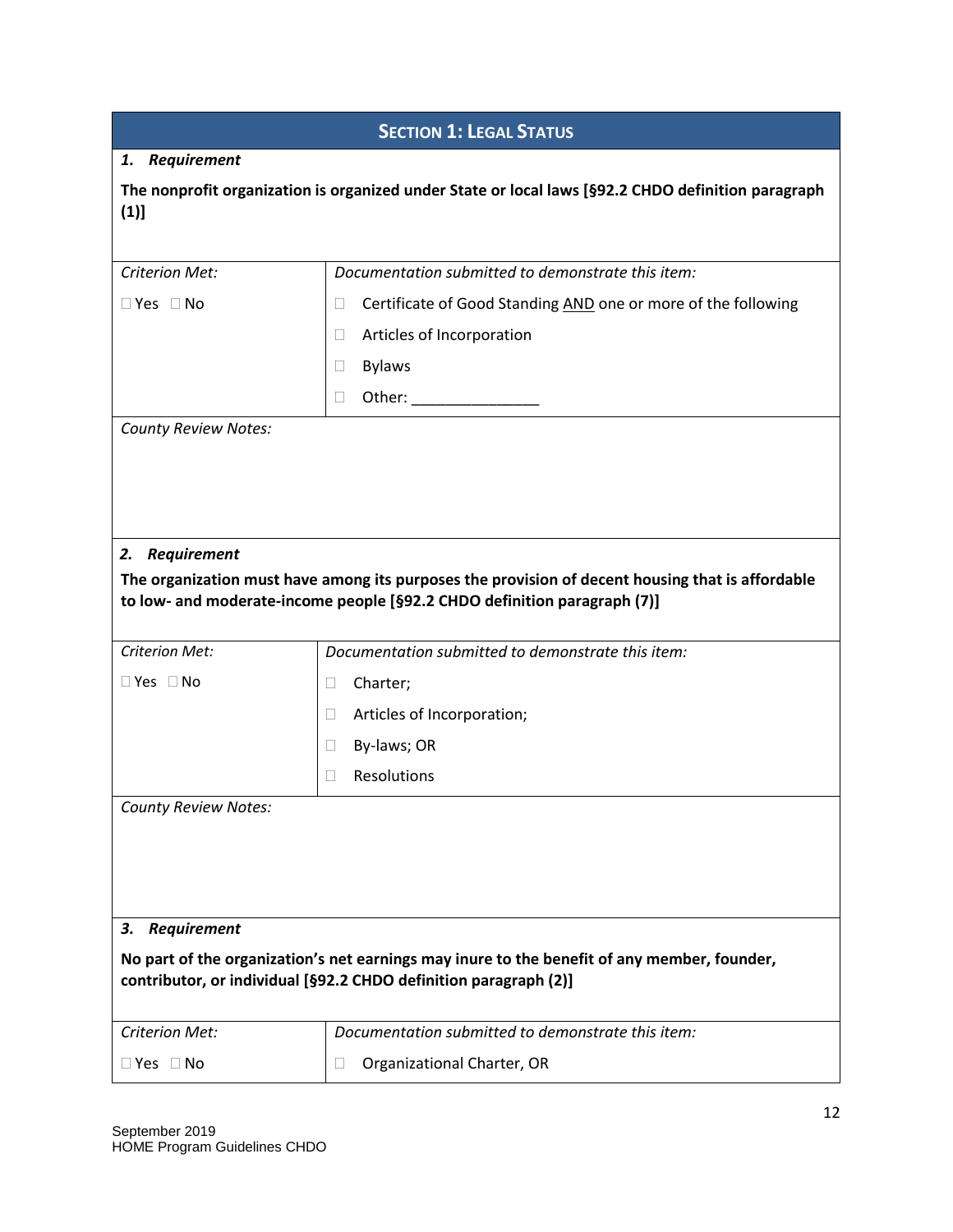|                                                           | Articles of Incorporation.<br>u                                                                                                                                                                |  |  |
|-----------------------------------------------------------|------------------------------------------------------------------------------------------------------------------------------------------------------------------------------------------------|--|--|
| <b>County Review Notes:</b>                               |                                                                                                                                                                                                |  |  |
|                                                           |                                                                                                                                                                                                |  |  |
|                                                           |                                                                                                                                                                                                |  |  |
|                                                           |                                                                                                                                                                                                |  |  |
| 4. Requirement                                            |                                                                                                                                                                                                |  |  |
|                                                           | The organization may not be controlled by, nor under the direction of, individuals or entities<br>seeking to derive profit or gain from the organization [§92.2 CHDO definition paragraph (3)] |  |  |
| <b>Criterion Met:</b>                                     | Documentation submitted to demonstrate this item:                                                                                                                                              |  |  |
| $\Box$ Yes $\Box$ No                                      | The organization's By-laws, OR<br>$\Box$                                                                                                                                                       |  |  |
|                                                           | A Memorandum of Understanding (MOU).<br>П                                                                                                                                                      |  |  |
| <b>County Review Notes:</b>                               |                                                                                                                                                                                                |  |  |
|                                                           |                                                                                                                                                                                                |  |  |
| <b>Requirement</b><br>5.<br>1.                            | The organization must be a recognized nonprofit by virtue of:<br>Having a tax exemption ruling from the Internal Revenue Service (IRS) under Section 501(c)(3)                                 |  |  |
|                                                           | or 501(c)(4) of the Internal Revenue Code of 1986; OR                                                                                                                                          |  |  |
| 2.<br><b>Internal Revenue Code; OR</b>                    | Is classified as a subordinate of a central organization non-profit under section 905 of the                                                                                                   |  |  |
| 3.<br>501(c)(4).<br>[§92.2 CHDO definition paragraph (4)] | Is a wholly owned entity that is a disregarded entity separate from its owner for tax purposes<br>and is owned by entity with a tax exemption ruling from the IRS under Section 501(c)(3) or   |  |  |
| <b>Criterion Met:</b>                                     | Documentation submitted to demonstrate this item:                                                                                                                                              |  |  |
| $\Box$ Yes $\Box$ No                                      | $501(c)(3)$ or (4) ruling/designation from the IRS; or<br>u                                                                                                                                    |  |  |
|                                                           | A group exemption letter from the IRS under Section 905 that<br>u<br>includes the CHDO.                                                                                                        |  |  |
| <b>County Review Notes:</b>                               |                                                                                                                                                                                                |  |  |
|                                                           |                                                                                                                                                                                                |  |  |
|                                                           |                                                                                                                                                                                                |  |  |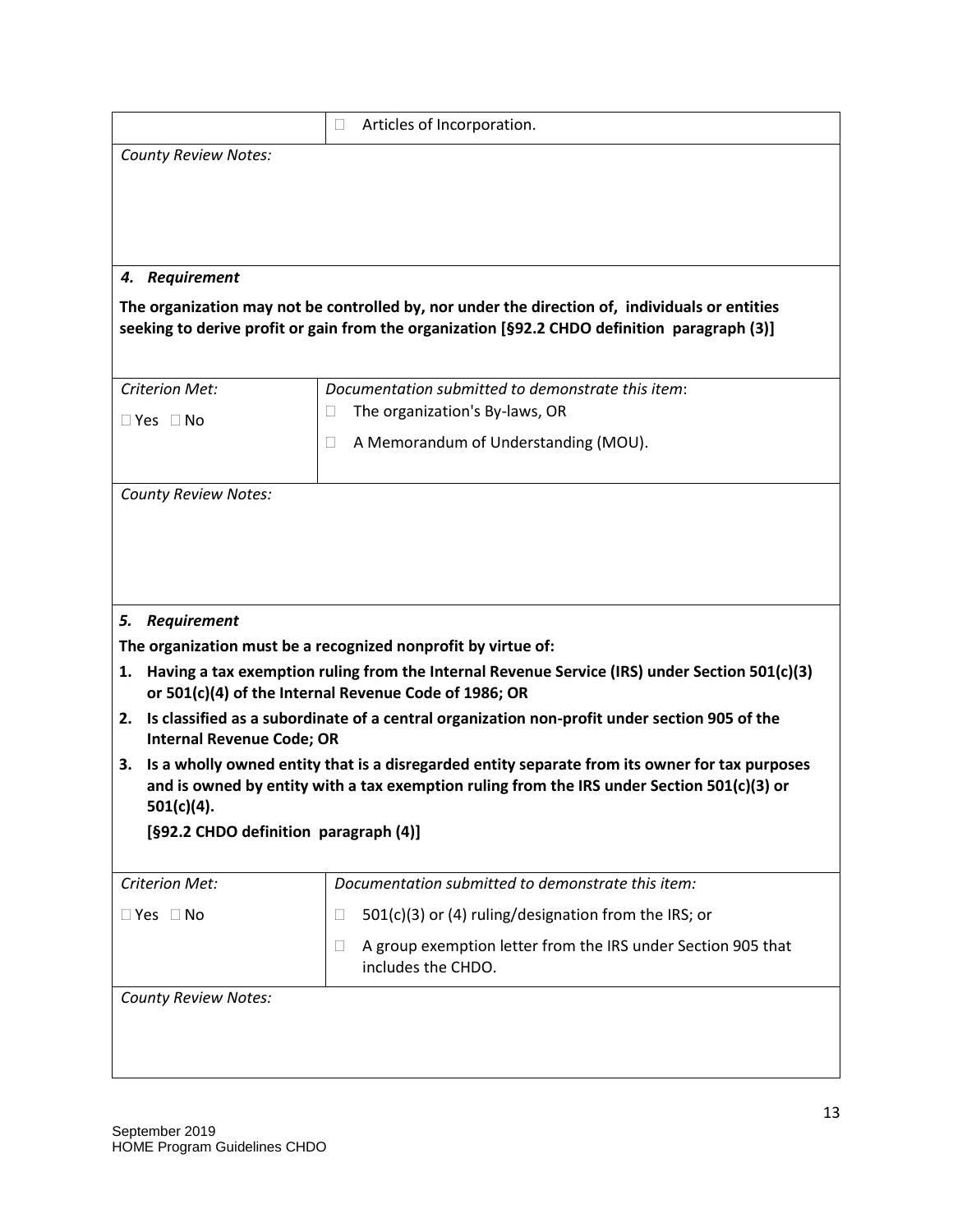#### *6. Requirement*

| The organization may not be a governmental entity such as a participating jurisdiction, other        |
|------------------------------------------------------------------------------------------------------|
| jurisdiction, Indian tribe, public housing agency, Indian housing authority, housing finance agency, |
| redevelopment authority, zoning board or commission [§92.2 CHDO definition paragraph (5)]            |

| <b>Criterion Met:</b>       | Documentation submitted to demonstrate this item:                                                                                                                      |
|-----------------------------|------------------------------------------------------------------------------------------------------------------------------------------------------------------------|
| $\Box$ Yes $\Box$ No        | Charter;<br>$\Box$                                                                                                                                                     |
|                             | Articles of Incorporation;<br>$\Box$                                                                                                                                   |
|                             | By-laws; OR<br>$\Box$                                                                                                                                                  |
|                             |                                                                                                                                                                        |
| <b>County Review Notes:</b> |                                                                                                                                                                        |
|                             |                                                                                                                                                                        |
|                             |                                                                                                                                                                        |
|                             |                                                                                                                                                                        |
|                             | <b>SECTION 2: INDEPENDENCE</b>                                                                                                                                         |
| 1. Requirement              |                                                                                                                                                                        |
|                             | No more than one-third of the governing board members may be public officials or employees of a                                                                        |
|                             | governmental entity [§92.2 CHDO definition paragraph (5)]                                                                                                              |
| <b>Criterion Met:</b>       | Documentation submitted to demonstrate this item:                                                                                                                      |
| $\Box$ Yes $\Box$ No        | By-laws, OR<br>Ш                                                                                                                                                       |
|                             | Articles of Incorporation, AND<br>$\Box$                                                                                                                               |
|                             | Current Board Roster indicating which members, if any, are public<br>$\Box$<br>officials or employees of government entities                                           |
| <b>County Review Notes:</b> |                                                                                                                                                                        |
|                             |                                                                                                                                                                        |
|                             |                                                                                                                                                                        |
|                             |                                                                                                                                                                        |
| 2. Requirement              |                                                                                                                                                                        |
|                             | The officers (including elected or appointed officials) or employees of a governmental entity may<br>not be employees of a CHDO. [§92.2 CHDO definition paragraph (5)] |
| <b>Criterion Met:</b>       | Documentation submitted to demonstrate this item:                                                                                                                      |
| $\Box$ Yes $\Box$ No        | By-laws,<br>⊔                                                                                                                                                          |
|                             | Charter, OR<br>$\Box$                                                                                                                                                  |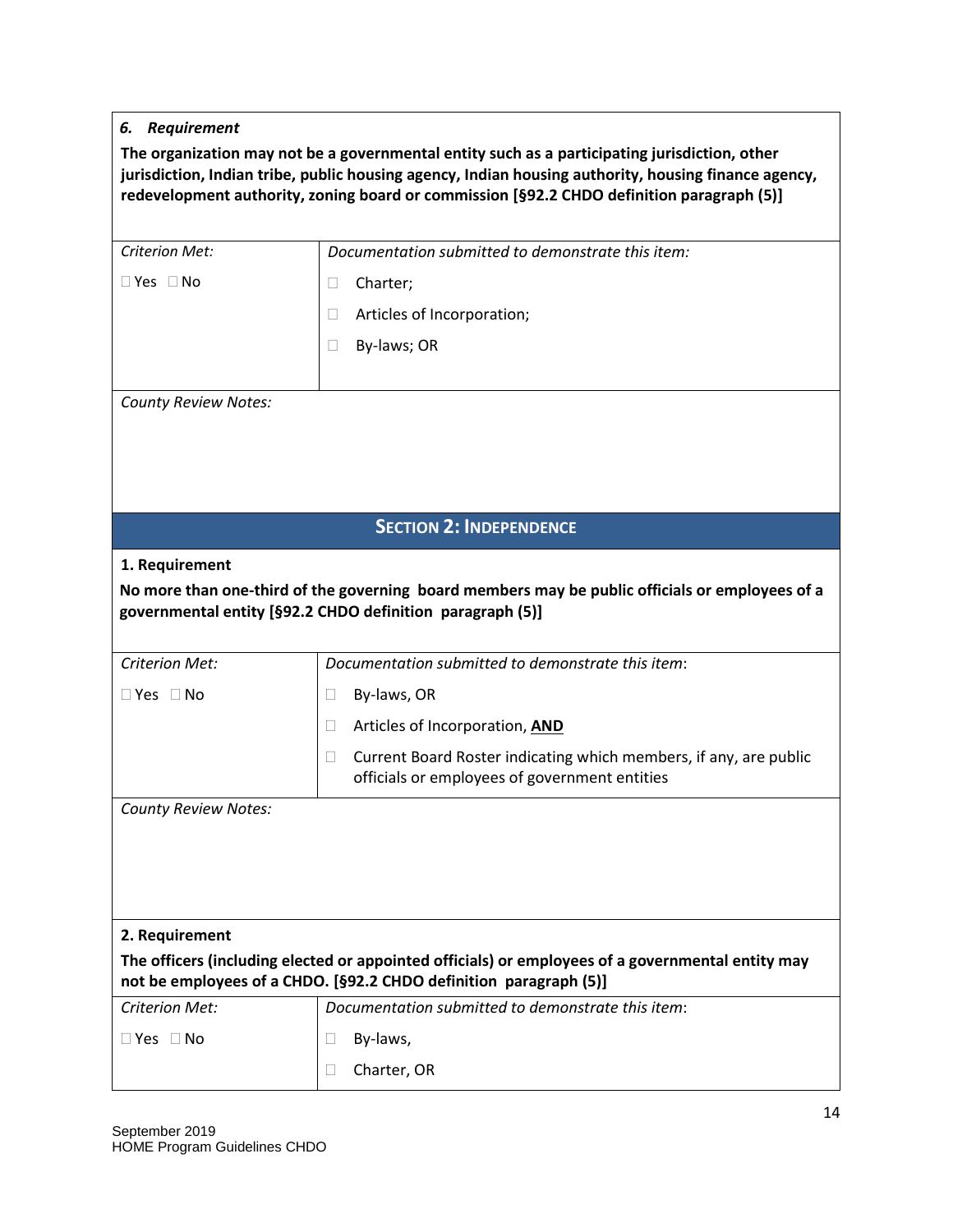|                                                                                            | Articles of Incorporation, AND<br>$\Box$                                                                                         |  |  |
|--------------------------------------------------------------------------------------------|----------------------------------------------------------------------------------------------------------------------------------|--|--|
|                                                                                            | Current Board Roster indicating which members, if any, are public<br>Ш<br>officials or employees of government entities AND      |  |  |
|                                                                                            | Separate CHDO Staff Capacity Evaluation Checklist (staff roster)<br>П                                                            |  |  |
| <b>County Review Notes:</b>                                                                |                                                                                                                                  |  |  |
|                                                                                            |                                                                                                                                  |  |  |
|                                                                                            |                                                                                                                                  |  |  |
|                                                                                            |                                                                                                                                  |  |  |
| Requirement<br>3.                                                                          |                                                                                                                                  |  |  |
|                                                                                            | If the CHDO was created by a governmental entity provided:                                                                       |  |  |
| a.<br>organization's governing body; and                                                   | The governmental entity may not appoint more than one-third of the membership of the                                             |  |  |
| The board members appointed by the governmental entity may not, in turn, appoint the<br>b. |                                                                                                                                  |  |  |
|                                                                                            | remaining two-thirds of the board members. [§92.2 CHDO definition paragraph (5)]                                                 |  |  |
|                                                                                            |                                                                                                                                  |  |  |
| <b>Criterion Met:</b>                                                                      | Documentation submitted to demonstrate this item:                                                                                |  |  |
| $\Box$ Not applicable,                                                                     | By-laws,<br>Ш                                                                                                                    |  |  |
| organization not created<br>by a gov't entity                                              | Charter, OR<br>$\Box$                                                                                                            |  |  |
| $\Box$ Yes $\Box$ No                                                                       | Articles of Incorporation, AND<br>$\Box$                                                                                         |  |  |
|                                                                                            | Current Board Roster indicating which members, if any, are public<br>$\Box$<br>officials or employees of government entities AND |  |  |
|                                                                                            | Separate CHDO Staff Capacity Evaluation Checklist (staff roster)<br>$\Box$                                                       |  |  |
| <b>County Review Notes:</b>                                                                |                                                                                                                                  |  |  |
|                                                                                            |                                                                                                                                  |  |  |
|                                                                                            |                                                                                                                                  |  |  |
|                                                                                            |                                                                                                                                  |  |  |
|                                                                                            |                                                                                                                                  |  |  |
| <b>Requirement(s)</b><br>4.                                                                |                                                                                                                                  |  |  |
|                                                                                            | A CHDO may be sponsored or created by a for-profit entity, provided that                                                         |  |  |
| a.<br>governing body, and                                                                  | The for-profit entity may not appoint more than one-third of the membership of the CHDO's                                        |  |  |
| b.                                                                                         | The board members appointed by the for-profit entity may not, in turn, appoint the<br>remaining two-thirds of the board members  |  |  |
| c.<br>CHDO.                                                                                | The officers or employees of the sponsoring for-profit entity may not be employees of a                                          |  |  |
| [§92.2 CHDO definition paragraph 3(i) and (ii)]                                            |                                                                                                                                  |  |  |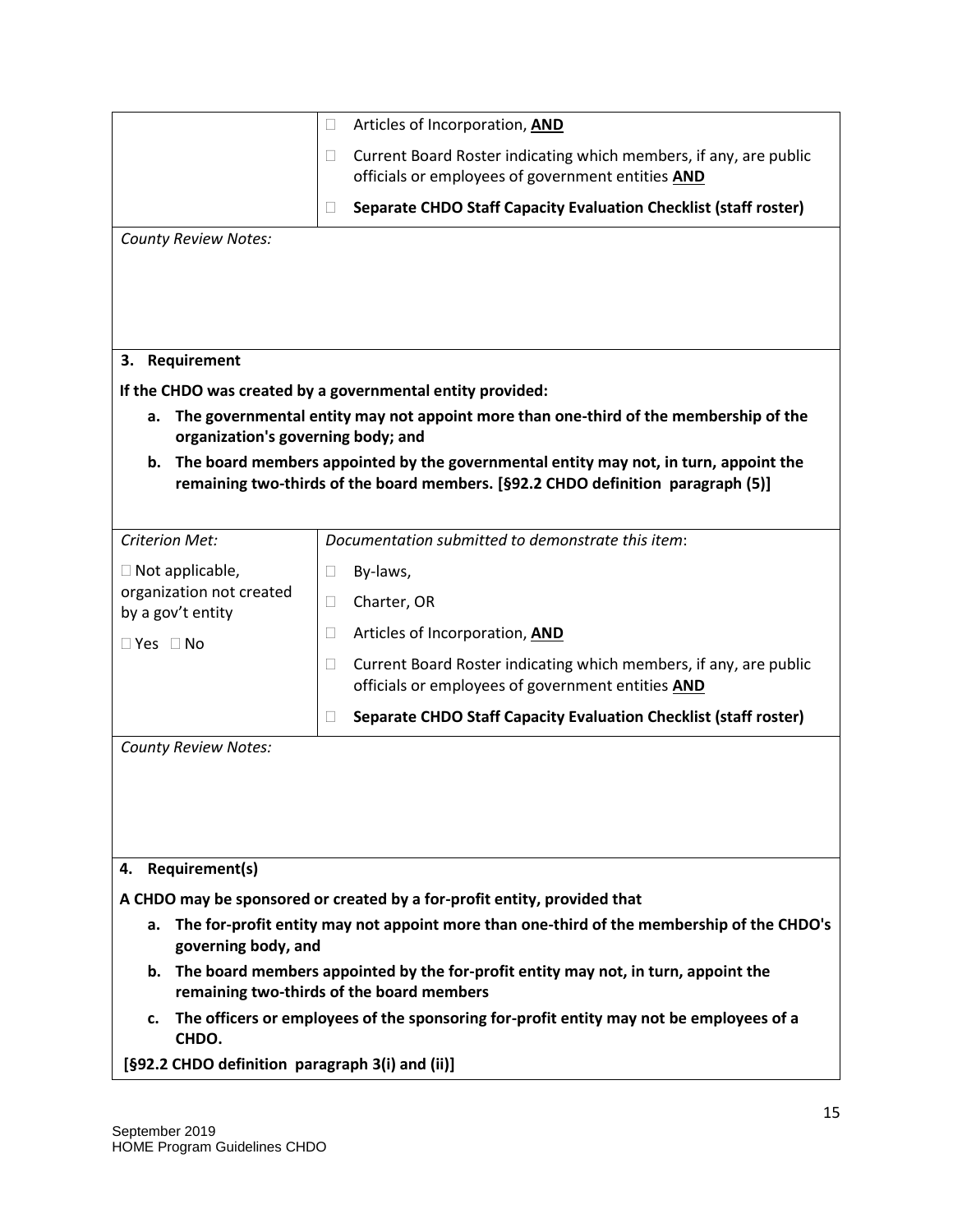| <b>Criterion Met:</b>                       | Documentation submitted to demonstrate this item:                                                                                                                                        |  |  |
|---------------------------------------------|------------------------------------------------------------------------------------------------------------------------------------------------------------------------------------------|--|--|
| $\Box$ Not applicable,                      | By-laws,<br>$\Box$                                                                                                                                                                       |  |  |
| organization not created<br>by a for-profit | Charter, OR<br>П                                                                                                                                                                         |  |  |
| $\Box$ Yes $\Box$ No                        | Articles of Incorporation<br>$\Box$                                                                                                                                                      |  |  |
|                                             | Current Board Roster indicating which members, if any, are<br>$\Box$                                                                                                                     |  |  |
|                                             | appointed by a for-profit parent entity                                                                                                                                                  |  |  |
| <b>County Review Notes:</b>                 |                                                                                                                                                                                          |  |  |
|                                             |                                                                                                                                                                                          |  |  |
|                                             |                                                                                                                                                                                          |  |  |
|                                             |                                                                                                                                                                                          |  |  |
| Requirement<br>5.                           |                                                                                                                                                                                          |  |  |
|                                             | A Community Housing Development Organization may be sponsored or created by a for-profit<br>entity, however, the for-profit entity's primary purpose does not include the development or |  |  |
|                                             | management of housing AND the CHDO is free to contract for goods and services from vendor(s) of                                                                                          |  |  |
|                                             | its own choosing [§92.2 CHDO definition paragraph (3)(i) and (iii)]                                                                                                                      |  |  |
|                                             |                                                                                                                                                                                          |  |  |
| <b>Criterion Met:</b>                       | Documentation submitted to demonstrate this item:                                                                                                                                        |  |  |
| $\Box$ Not applicable,                      | For-profit organization's By-laws<br>Ш                                                                                                                                                   |  |  |
| organization not created<br>by a for-profit | CHDO's By-laws,<br>$\Box$                                                                                                                                                                |  |  |
| $\Box$ Yes $\Box$ No                        | $\Box$<br>Charter, OR                                                                                                                                                                    |  |  |
|                                             | Articles of Incorporation.<br>$\Box$                                                                                                                                                     |  |  |
|                                             |                                                                                                                                                                                          |  |  |
| <b>County Review Notes:</b>                 |                                                                                                                                                                                          |  |  |
|                                             |                                                                                                                                                                                          |  |  |
|                                             |                                                                                                                                                                                          |  |  |
|                                             |                                                                                                                                                                                          |  |  |
|                                             | <b>SECTION 3: ACCOUNTABILITY TO LOW INCOME COMMUNITY</b>                                                                                                                                 |  |  |
| <b>Requirement</b><br>1.                    |                                                                                                                                                                                          |  |  |
|                                             | The organization must have a designated service area (i.e. the "community" in which it produces                                                                                          |  |  |
|                                             | housing). A community can be a neighborhood or neighborhoods, city, county, metropolitan area,                                                                                           |  |  |
|                                             | or multi-county area (but not the entire State). [§92.2 CHDO definition paragraph (8)(i)]                                                                                                |  |  |
| Criterion Met:                              | Documentation submitted to demonstrate this item:                                                                                                                                        |  |  |
| $\Box$ Yes $\Box$ No                        | $\Box$<br>By-Laws,                                                                                                                                                                       |  |  |
|                                             |                                                                                                                                                                                          |  |  |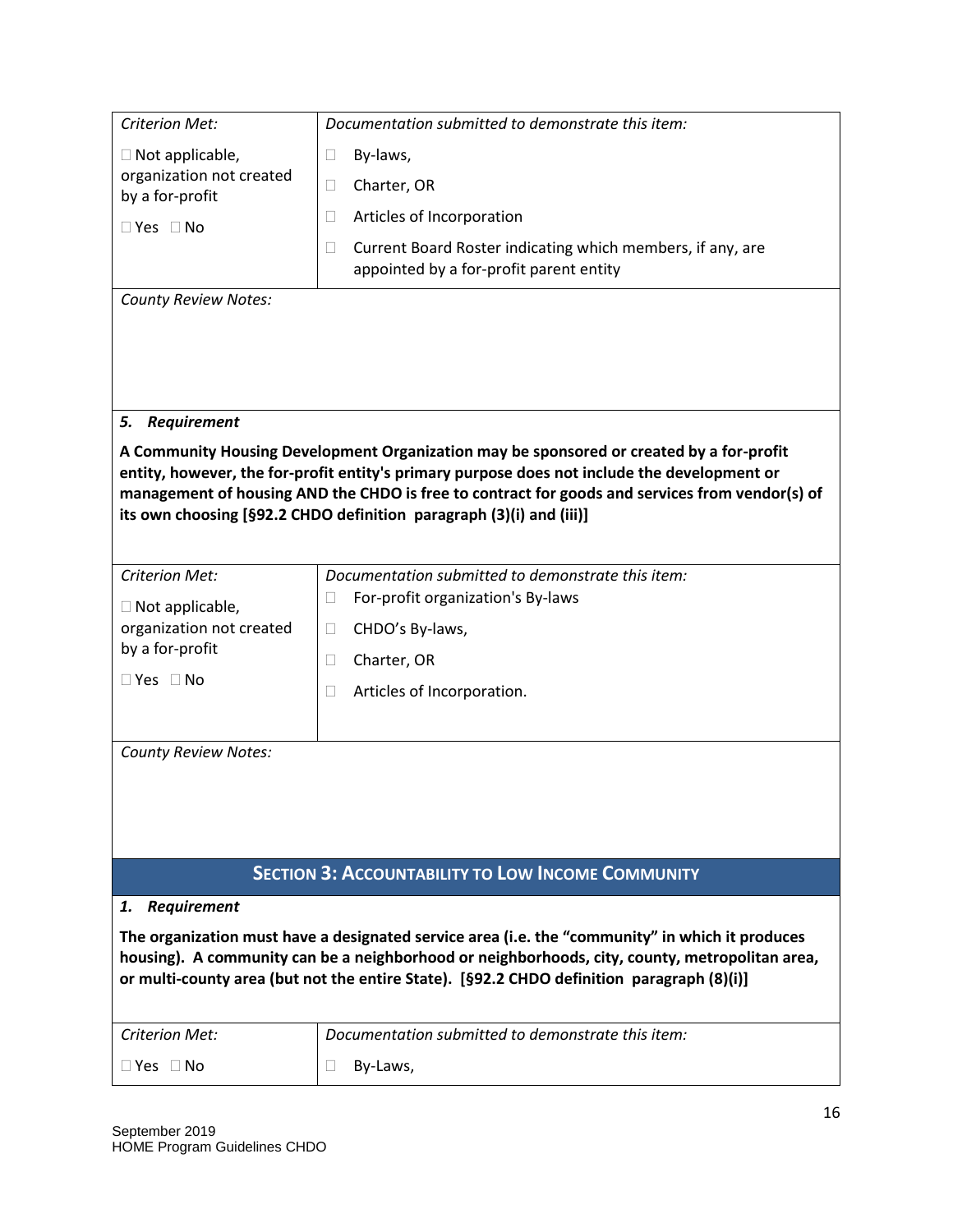|                             | Charter,<br>$\Box$                                                                                                                                                                                                                                                                                               |  |  |
|-----------------------------|------------------------------------------------------------------------------------------------------------------------------------------------------------------------------------------------------------------------------------------------------------------------------------------------------------------|--|--|
|                             | Articles of Incorporation, OR<br>$\Box$                                                                                                                                                                                                                                                                          |  |  |
|                             | <b>Board Resolution</b><br>$\Box$                                                                                                                                                                                                                                                                                |  |  |
| <b>County Review Notes:</b> |                                                                                                                                                                                                                                                                                                                  |  |  |
|                             |                                                                                                                                                                                                                                                                                                                  |  |  |
|                             |                                                                                                                                                                                                                                                                                                                  |  |  |
|                             |                                                                                                                                                                                                                                                                                                                  |  |  |
| 2. Requirement              |                                                                                                                                                                                                                                                                                                                  |  |  |
| (8)(i)                      | The organization must maintains at least one-third of its governing board's membership for<br>residents of low-income neighborhoods, other low-income community residents, or elected<br>representatives of low-income neighborhood organizations [§92.2 CHDO definition paragraph                               |  |  |
| <b>Criterion Met:</b>       | Documentation submitted to demonstrate this item:                                                                                                                                                                                                                                                                |  |  |
| $\Box$ Yes $\Box$ No        | $\Box$<br>By-Laws,                                                                                                                                                                                                                                                                                               |  |  |
|                             | Charter, OR<br>$\Box$                                                                                                                                                                                                                                                                                            |  |  |
|                             | Articles of Incorporation.<br>$\Box$                                                                                                                                                                                                                                                                             |  |  |
|                             | Current Board Roster indicating which members meet this criterion<br>$\Box$<br>along with documentation of each such board member's<br>qualification (e.g. certification of low income status, documentation<br>of home address in low income community, designation by low<br>income neighborhood organization) |  |  |
| <b>County Review Notes:</b> |                                                                                                                                                                                                                                                                                                                  |  |  |
|                             |                                                                                                                                                                                                                                                                                                                  |  |  |
|                             |                                                                                                                                                                                                                                                                                                                  |  |  |
|                             |                                                                                                                                                                                                                                                                                                                  |  |  |
| <b>Requirement</b><br>З.    |                                                                                                                                                                                                                                                                                                                  |  |  |
|                             | The organization has a formally adopted process for low-income, program beneficiaries to advise<br>the organization in all of its decisions regarding the design, siting, development, and management<br>of affordable housing projects [§92.2 CHDO definition paragraph (8)(ii)]                                |  |  |
| <b>Criterion Met:</b>       | Documentation submitted to demonstrate this item:                                                                                                                                                                                                                                                                |  |  |
| $\Box$ Yes $\Box$ No        | By-laws, OR<br>$\Box$                                                                                                                                                                                                                                                                                            |  |  |
|                             | П<br>Resolutions, OR                                                                                                                                                                                                                                                                                             |  |  |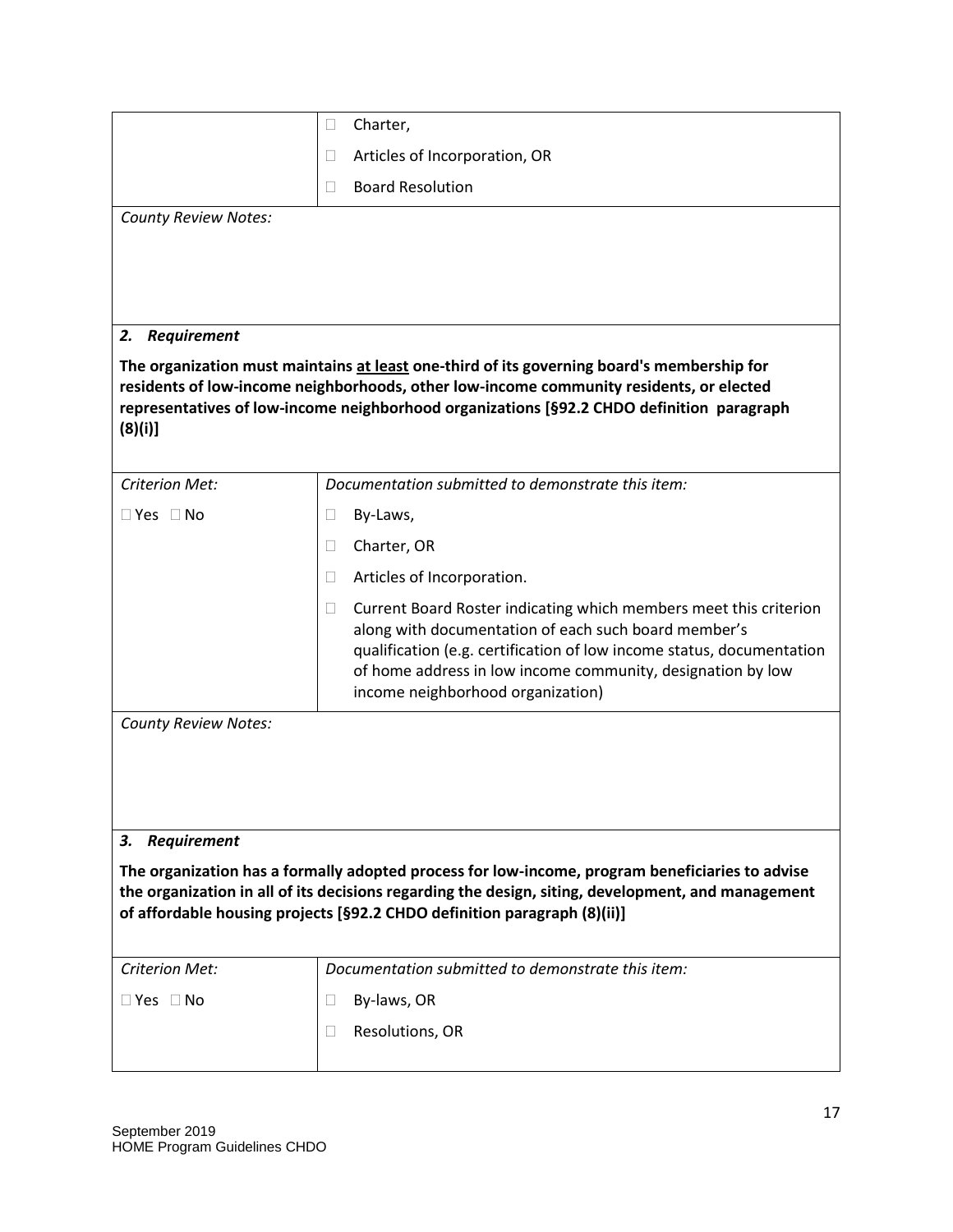|                             | A written statement of operating procedures approved by the<br>$\Box$<br>governing body, AND                                                                                                                                                                                                                                                                                                                                                                                                                                                                                                                                                                                                               |
|-----------------------------|------------------------------------------------------------------------------------------------------------------------------------------------------------------------------------------------------------------------------------------------------------------------------------------------------------------------------------------------------------------------------------------------------------------------------------------------------------------------------------------------------------------------------------------------------------------------------------------------------------------------------------------------------------------------------------------------------------|
|                             | Statement signed by the president or chief executive officer<br>$\Box$<br>describing input sought and received on the current project<br>proposal                                                                                                                                                                                                                                                                                                                                                                                                                                                                                                                                                          |
| <b>County Review Notes:</b> |                                                                                                                                                                                                                                                                                                                                                                                                                                                                                                                                                                                                                                                                                                            |
|                             |                                                                                                                                                                                                                                                                                                                                                                                                                                                                                                                                                                                                                                                                                                            |
| 4. Requirement              |                                                                                                                                                                                                                                                                                                                                                                                                                                                                                                                                                                                                                                                                                                            |
|                             | The organization must have a history of serving the community within which housing to be assisted<br>with HOME funds is to be located [§92.2 CHDO definition paragraph (10)]                                                                                                                                                                                                                                                                                                                                                                                                                                                                                                                               |
|                             | The CHDO or its parent organization must be able to show one year of serving the community prior to<br>the date the PJ provides HOME funds to the organization. The organization must describe its history<br>(or its parent organization's history) of serving the community by describing activities which it<br>provided (or its parent organization provided), such as, developing new housing, rehabilitating<br>existing stock and managing housing stock, or delivering non-housing services that have had lasting<br>benefits for the community, such as counseling, food relief, or childcare facilities. The statement<br>must be signed by the president or other official of the organization. |
| <b>Criterion Met:</b>       | Documentation submitted to demonstrate this item:                                                                                                                                                                                                                                                                                                                                                                                                                                                                                                                                                                                                                                                          |
| $\Box$ Yes $\Box$ No        | A statement that documents at least one year of experience in<br>П<br>serving the community, OR                                                                                                                                                                                                                                                                                                                                                                                                                                                                                                                                                                                                            |
|                             | For newly created organizations formed by local churches, service,<br>$\Box$<br>or community organizations, a statement that documents that its<br>parent organization has at least one year of experience in serving<br>the community.                                                                                                                                                                                                                                                                                                                                                                                                                                                                    |
| <b>County Review Notes:</b> |                                                                                                                                                                                                                                                                                                                                                                                                                                                                                                                                                                                                                                                                                                            |
|                             |                                                                                                                                                                                                                                                                                                                                                                                                                                                                                                                                                                                                                                                                                                            |
|                             | <b>SECTION 4: CAPACITY</b>                                                                                                                                                                                                                                                                                                                                                                                                                                                                                                                                                                                                                                                                                 |

#### **1. Requirement**

**The organization must have demonstrated capacity appropriate to the organization's role under §92.300 and to the nature of the proposed or anticipated project. This capacity must be satisfied by having paid employees with housing experience appropriate to the project or, for the first year of operations as a CHDO, by having a qualified consultant who will train the organization's paid employees. [§92.2 CHDO definition paragraph (9)]**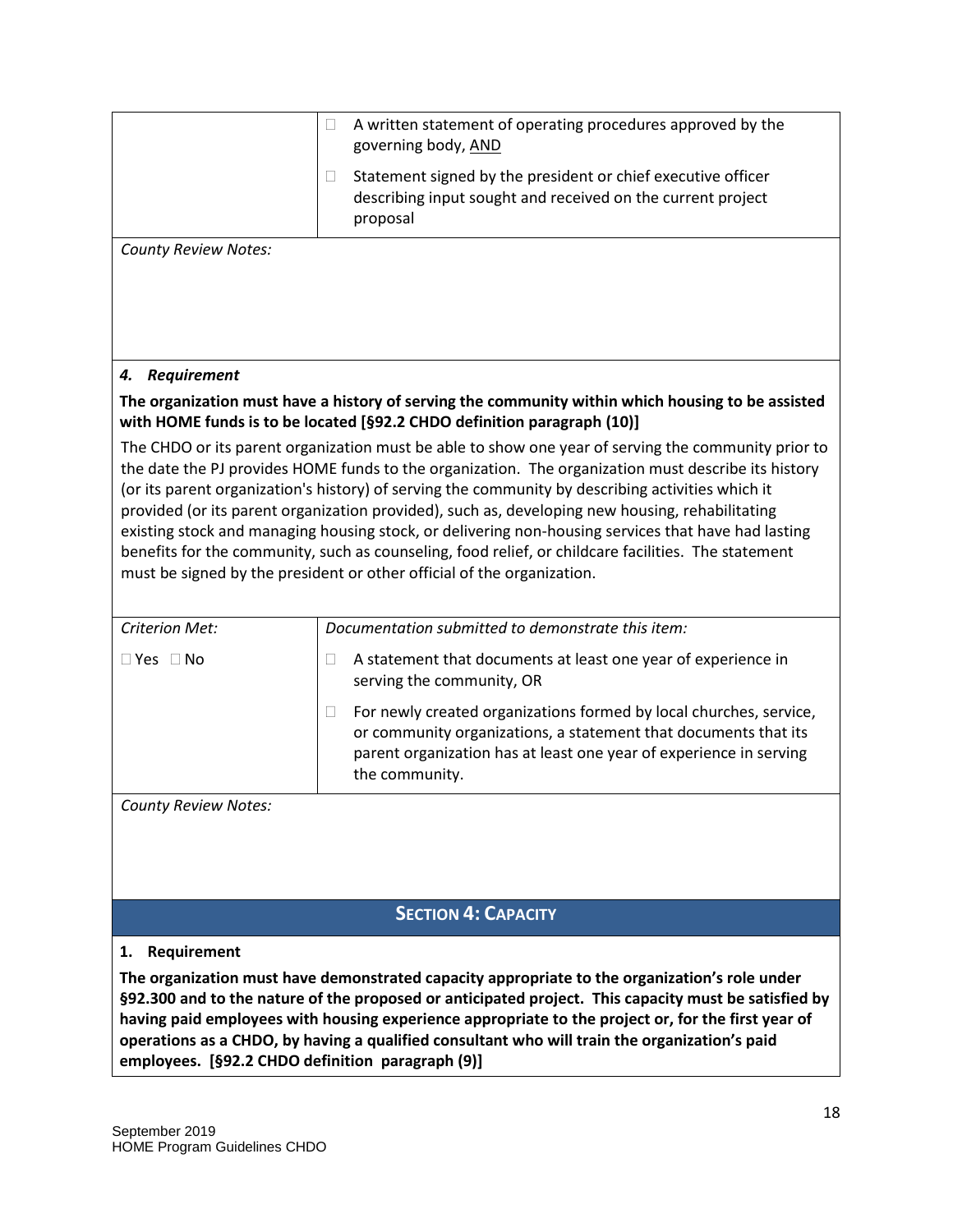| <b>Criterion Met:</b>       | Documentation submitted to demonstrate this item:                                                                                                                                            |
|-----------------------------|----------------------------------------------------------------------------------------------------------------------------------------------------------------------------------------------|
| $\Box$ Yes $\Box$ No        | Project description from proposal/application<br>$\Box$                                                                                                                                      |
|                             | Resumes/description of experience for staff assigned to<br>$\Box$<br>development project                                                                                                     |
|                             | See separate CHDO Staff Capacity Evaluation Checklist<br>$\Box$                                                                                                                              |
|                             | Include W-2s for identified staff, or in the absence of W-2s,<br>$\circ$<br>copies of the employment contract between the CHDO and<br>the employee (Social Security No. may be blacked out.) |
| <b>County Review Notes:</b> |                                                                                                                                                                                              |
|                             |                                                                                                                                                                                              |
|                             |                                                                                                                                                                                              |
|                             |                                                                                                                                                                                              |
|                             |                                                                                                                                                                                              |
| <b>Requirement</b><br>2.    | The organization must conform to the financial accountability standards of 24 CFR 84.21,<br>"Standards for Financial Management Systems" [§92.2 CHDO definition paragraph (6)]               |
| <b>Criterion Met:</b>       | Documentation submitted to demonstrate this item:                                                                                                                                            |
| $\Box$ Yes $\Box$ No        | A notarized statement by the president or chief financial officer of<br>$\Box$<br>the organization;                                                                                          |
|                             |                                                                                                                                                                                              |
|                             | A certification from a Certified Public Accountant, OR<br>$\mathbb{R}^n$                                                                                                                     |
|                             | A HUD approved audit summary.<br>$\Box$                                                                                                                                                      |
| <b>County Review Notes:</b> |                                                                                                                                                                                              |
|                             |                                                                                                                                                                                              |
|                             |                                                                                                                                                                                              |
|                             |                                                                                                                                                                                              |

## <span id="page-19-0"></span>**9 CHDO Role Checklists**

Applicable checklists can be found on the following pages for: Homebuyer – CHDO Developed; Rental – CHDO Owned & Rental- CHDO Developed; Rental CHDO Sponsored/Affiliate Developed & Rental – CHDO Sponsored / Affiliate Owned Checklist; and Rental – CHDO Sponsored Turnkey Checklist.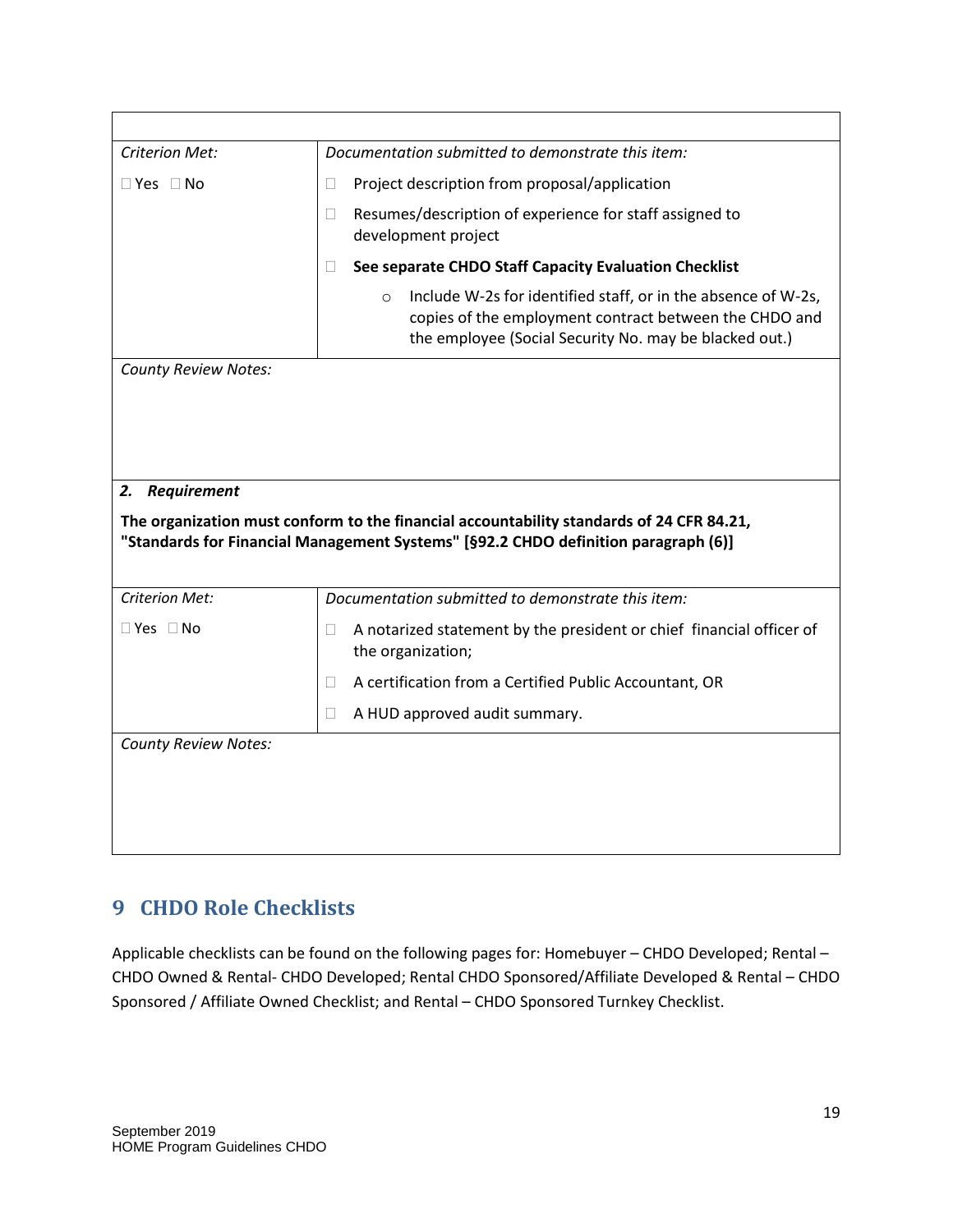| <b>HOMEBUYER-CHDO DEVELOPED</b>     |                                                                                                                                                                                                                                                                                                                                                                                                                                                                                                                                                                                                                    |
|-------------------------------------|--------------------------------------------------------------------------------------------------------------------------------------------------------------------------------------------------------------------------------------------------------------------------------------------------------------------------------------------------------------------------------------------------------------------------------------------------------------------------------------------------------------------------------------------------------------------------------------------------------------------|
| Required elements<br>\$92.300(a)(6) | Project involves the development of new or rehabilitated housing that<br>will be sold to low-income buyers<br>CHDO must solely own the property in fee simple during the<br>$\Box$<br>development period<br>CHDO must be in control of the development project, including at a<br>minimum                                                                                                                                                                                                                                                                                                                          |
|                                     | Arranging financing for the project; AND<br>Being in sole charge of construction                                                                                                                                                                                                                                                                                                                                                                                                                                                                                                                                   |
| Additional<br>considerations        | Project can involve provision of direct homebuyer assistance (e.g.<br>down payment assistance) but rule limits assistance from the CHDO<br>set-aside to 10% of HOME funds expended on development costs. If<br>buyer needs additional assistance, it must come from the entitlement<br>("EN") portion of the PJ's program.<br>Written agreement must specify sales price or method for establishing<br>$\bullet$<br>sales price and must address whether sales proceeds are returned as<br>Program Income or retained as CHDO proceeds. If CHDO proceeds are<br>retained, agreement must specify their future use. |
| <b>PJ Determination</b>             |                                                                                                                                                                                                                                                                                                                                                                                                                                                                                                                                                                                                                    |
|                                     | [] Project meets all required elements and is eligible for funding from the CHDO set-aside.                                                                                                                                                                                                                                                                                                                                                                                                                                                                                                                        |

[] Project does not meet all required elements and is not eligible as a CHDO project.

*Review Notes:*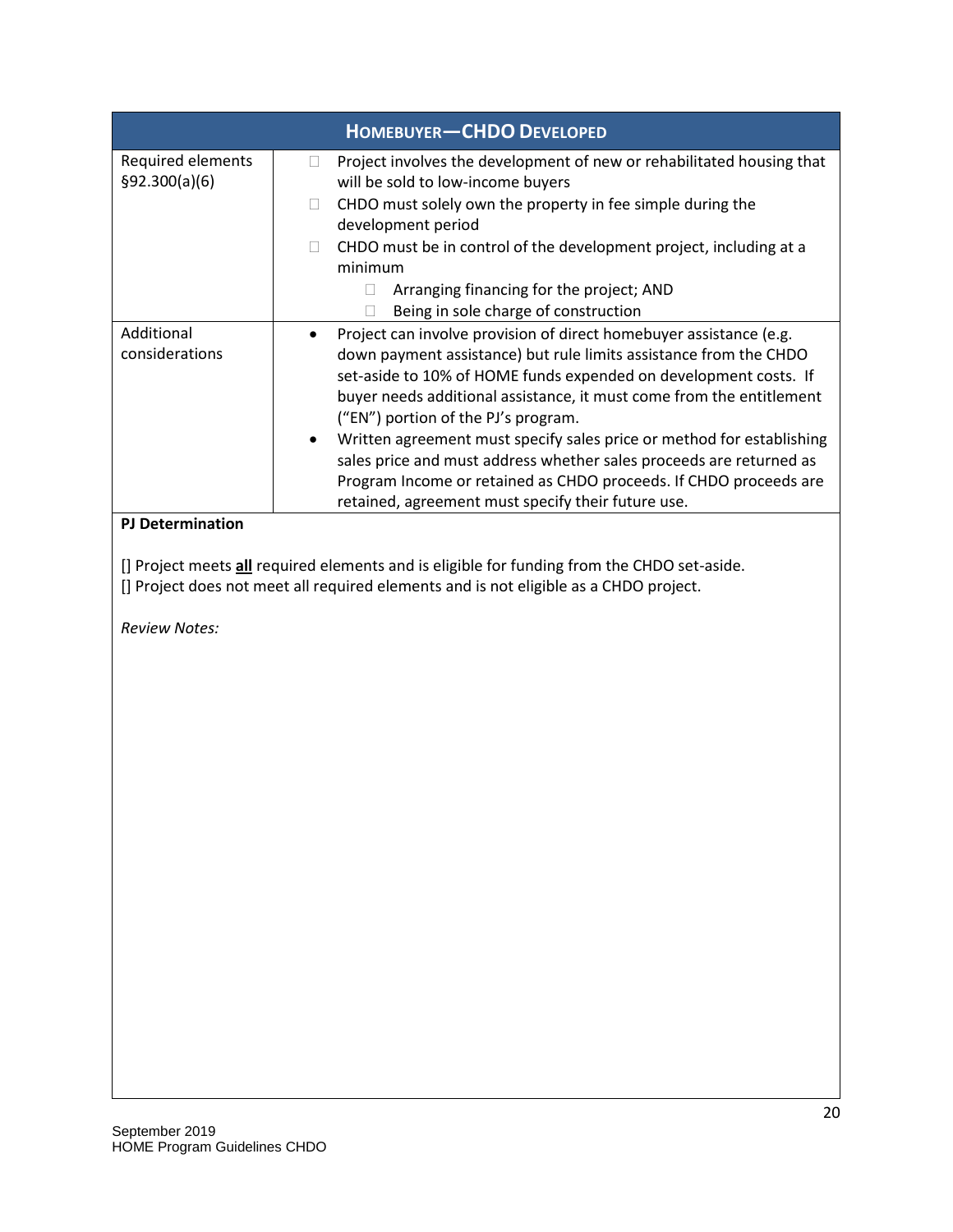|                                     | <b>RENTAL-CHDO OWNED</b>                                                                                                                                                                                                                                                                                                                                                                                                                                                                                                                                                                                                                                                                                                                                                                 |
|-------------------------------------|------------------------------------------------------------------------------------------------------------------------------------------------------------------------------------------------------------------------------------------------------------------------------------------------------------------------------------------------------------------------------------------------------------------------------------------------------------------------------------------------------------------------------------------------------------------------------------------------------------------------------------------------------------------------------------------------------------------------------------------------------------------------------------------|
| Required elements<br>\$92.300(a)(2) | Project involves a HOME-assisted rental project<br>u<br>CHDO must solely own the property in fee simple (or via long term<br>$\Box$<br>ground lease) during the development period<br>CHDO will solely own the property for the required affordability period<br>⊔<br><b>CHDO will EITHER</b><br>П<br>1. Acquire standard housing (i.e. must meet property standards in<br>§92.251) that will be rented to income eligible tenants, OR<br>2. Hire a project manager/developer to oversee development of<br>new or rehabilitated housing. The project manager will:<br>Obtain zoning and other local approvals;<br>٠<br>Secure non-HOME financing;<br>٠<br>Manage the selection of a general contractor/builder,<br>٠<br>and<br>Oversee work progress including cost reasonableness.<br>٠ |
| Additional<br>considerations        | While the CHDO may not be responsible for development activity itself,<br>CHDO staff must have relevant experience in the ownership and<br>ongoing management of similar rental housing projects.<br>CHDO staff should have experience in managing the work of contracted<br>professionals to provide effective oversight to the contracted project<br>manager/developer.                                                                                                                                                                                                                                                                                                                                                                                                                |
| <b>PJ Determination</b>             |                                                                                                                                                                                                                                                                                                                                                                                                                                                                                                                                                                                                                                                                                                                                                                                          |
|                                     | [] Project meets all required elements and is eligible for funding from the CHDO set-aside.<br>[] Project does not meet all required elements and is not eligible as a CHDO project.                                                                                                                                                                                                                                                                                                                                                                                                                                                                                                                                                                                                     |
| <b>Review Notes:</b>                |                                                                                                                                                                                                                                                                                                                                                                                                                                                                                                                                                                                                                                                                                                                                                                                          |
|                                     |                                                                                                                                                                                                                                                                                                                                                                                                                                                                                                                                                                                                                                                                                                                                                                                          |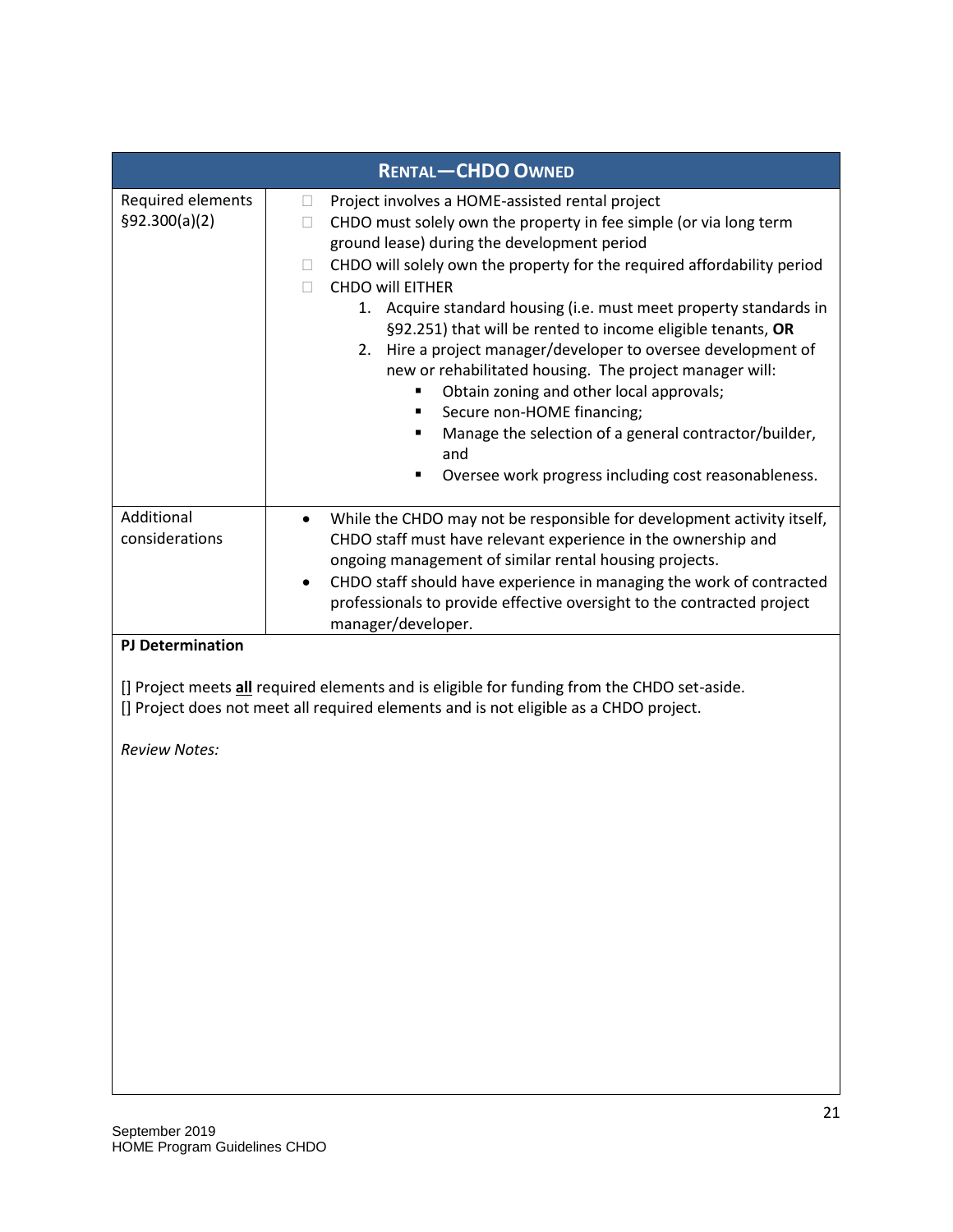| <b>RENTAL-CHDO DEVELOPED</b>                                                                                                                                                                                                                                                                                                                                                                                                                                                                                                                                                                                                                                                                                                                                                    |
|---------------------------------------------------------------------------------------------------------------------------------------------------------------------------------------------------------------------------------------------------------------------------------------------------------------------------------------------------------------------------------------------------------------------------------------------------------------------------------------------------------------------------------------------------------------------------------------------------------------------------------------------------------------------------------------------------------------------------------------------------------------------------------|
| Project involves the development of new or rehabilitated rental<br>u<br>housing that will be leased to income eligible tenants<br>CHDO must solely own the property in fee simple (or via long term<br>$\Box$<br>ground lease) during the development period, and<br>CHDO will continue to solely own the property for the required<br>$\Box$<br>affordability period<br>CHDO must be in sole charge of the development process, including<br>П.<br>Obtaining zoning and other approvals<br>$\Box$<br>Obtaining other non-HOME financing needed for the project<br>$\Box$<br>Selecting architects, engineers, general contractors, and other<br>$\mathbb{R}$<br>members of the development team<br>Overseeing progress of work and determining cost<br>$\Box$<br>reasonableness |
| If CHDO itself will not own the property during development and<br>$\bullet$<br>affordability period but will own the property through a subsidiary,<br>partnership, or limited liability company, the project is not CHDO<br>"developed." See description of CHDO Sponsored to determine if<br>project may still qualify for set-aside funding.                                                                                                                                                                                                                                                                                                                                                                                                                                |
| [] Project meets <i>all</i> required elements and is eligible for funding from the CHDO set-aside.<br>[] Project does not meet all required elements and is not eligible as a CHDO project.                                                                                                                                                                                                                                                                                                                                                                                                                                                                                                                                                                                     |
|                                                                                                                                                                                                                                                                                                                                                                                                                                                                                                                                                                                                                                                                                                                                                                                 |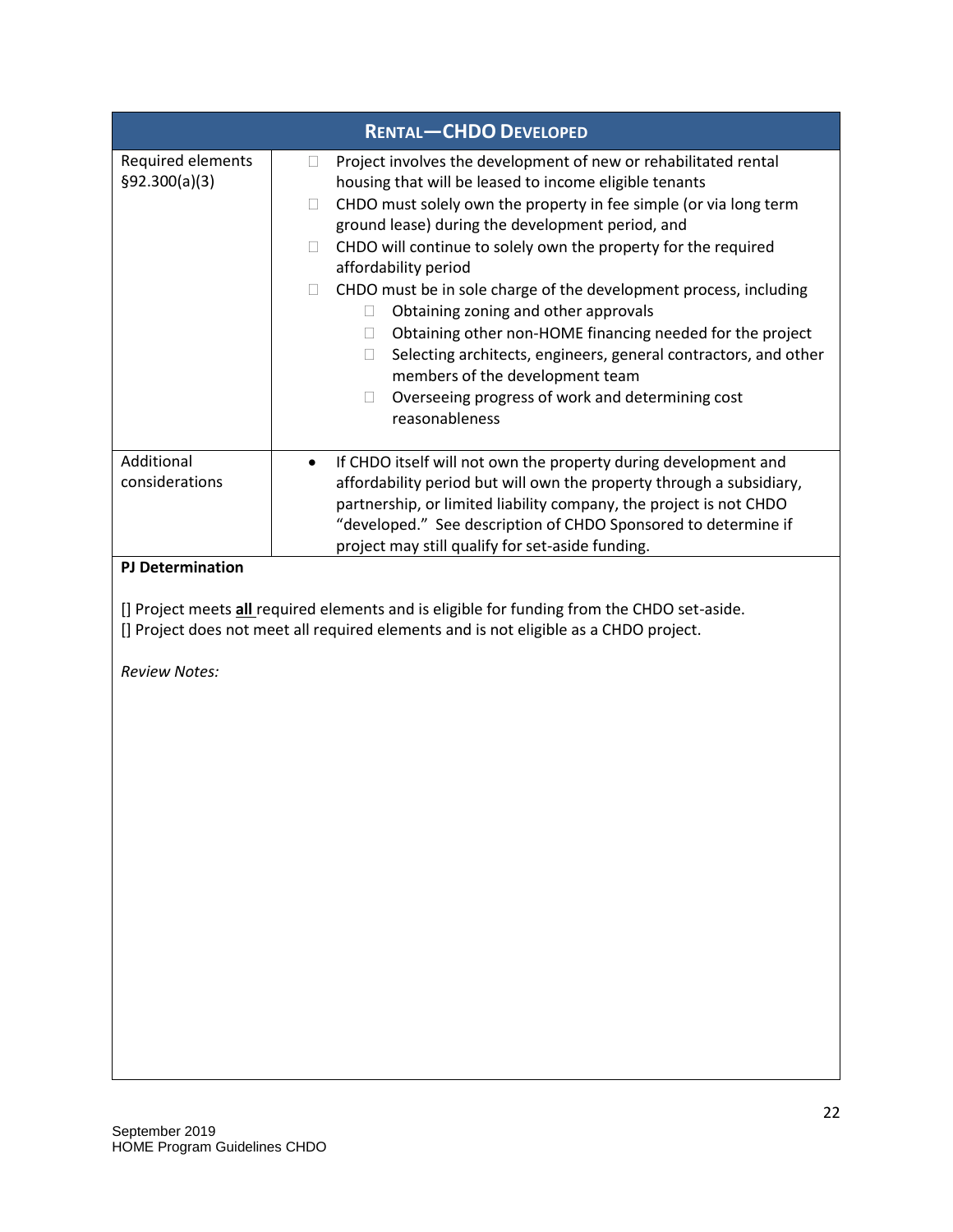| <b>RENTAL-CHDO SPONSORED/AFFILIATE DEVELOPED</b>        |                                                                                                                                                                                                                                                                                                                                                                                                                                                                                                                                                                                                                                                                                                                                                                                                                                                                                                                                                                                                                                                                                                                                                                                                                                                                                                                                                                                                        |
|---------------------------------------------------------|--------------------------------------------------------------------------------------------------------------------------------------------------------------------------------------------------------------------------------------------------------------------------------------------------------------------------------------------------------------------------------------------------------------------------------------------------------------------------------------------------------------------------------------------------------------------------------------------------------------------------------------------------------------------------------------------------------------------------------------------------------------------------------------------------------------------------------------------------------------------------------------------------------------------------------------------------------------------------------------------------------------------------------------------------------------------------------------------------------------------------------------------------------------------------------------------------------------------------------------------------------------------------------------------------------------------------------------------------------------------------------------------------------|
| Required elements<br>§92.300(a)(4) and<br>§92.300(a)(3) | Project involves the development of new or rehabilitated rental housing<br>$\Box$<br>that will be leased to income eligible tenants<br>One of the following types of CHDO affiliate will carry out the project:<br>П<br>1. CHDO's wholly owned subsidiary;<br>CHDO or wholly owned subsidiary will be sole general partner<br>2.<br>of limited partnership;<br>Partnership agreement can only allow removal of CHDO<br>or its subsidiary for cause and must provide for<br>replacement by another CHDO<br>3. CHDO or wholly owned subsidiary will be sole managing<br>member of limited liability company<br>Operating agreement can only allow removal of CHDO<br>or its subsidiary for cause and must provide for<br>replacement by another CHDO<br>Affiliate must solely own the property in fee simple (or via long term<br>$\Box$<br>ground lease) during the development period<br>Affiliate will continue to solely own the property for the required<br>$\Box$<br>affordability period<br>Affiliate must be in sole charge of the development process, including<br>$\Box$<br>Obtaining zoning and other approvals<br>$\Box$<br>Obtaining other non-HOME financing needed for the project<br>$\Box$<br>Selecting architects, engineers, general contractors, and other<br>Ц<br>members of the development team<br>Overseeing progress of work and determining cost<br>$\Box$<br>reasonableness |
| Additional<br>considerations                            | PJ must enter into written agreement with the entity that actually owns<br>the property [§92.300(a)(4)(ii)] and determine the form of assistance<br>[§93.200(a)(7)]<br>For complex ownership/financing structures, CHDO staff should have<br>relevant experience with projects that had similar ownership/financing                                                                                                                                                                                                                                                                                                                                                                                                                                                                                                                                                                                                                                                                                                                                                                                                                                                                                                                                                                                                                                                                                    |
| <b>PJ Determination</b><br><b>Review Notes:</b>         | [] Project meets all required elements and is eligible for funding from the CHDO set-aside.<br>[] Project does not meet all required elements and is not eligible as a CHDO project.                                                                                                                                                                                                                                                                                                                                                                                                                                                                                                                                                                                                                                                                                                                                                                                                                                                                                                                                                                                                                                                                                                                                                                                                                   |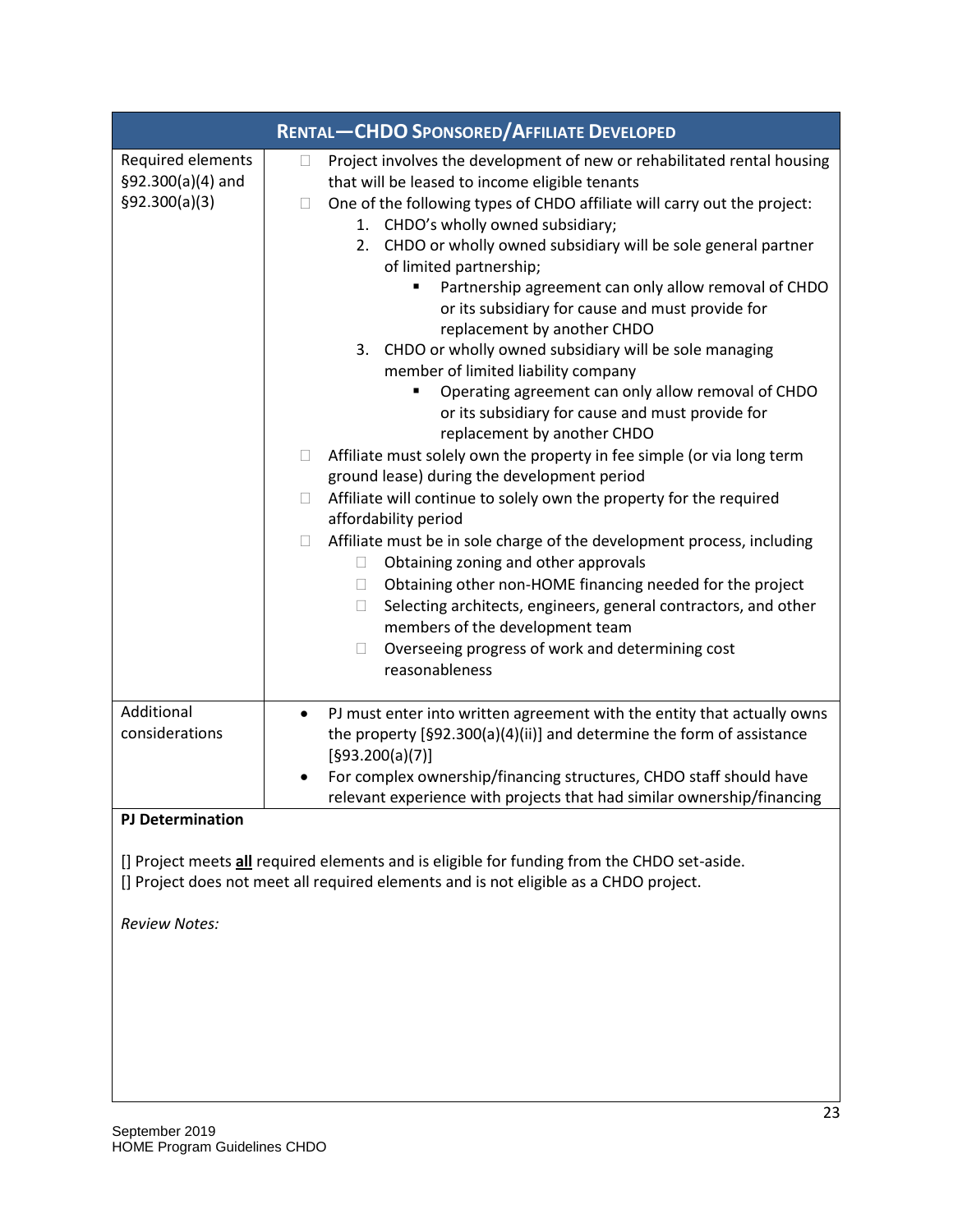| <b>RENTAL-CHDO SPONSORED/AFFILIATE OWNED</b>            |                                                                                                                                                                                                                                                                                                                                                                                                                                                                                                                                                                                                                                                                                                                                                                                                                                                                                                                                                                                                                                                                                                                                                                                                                                                                                                                                                                                                                       |
|---------------------------------------------------------|-----------------------------------------------------------------------------------------------------------------------------------------------------------------------------------------------------------------------------------------------------------------------------------------------------------------------------------------------------------------------------------------------------------------------------------------------------------------------------------------------------------------------------------------------------------------------------------------------------------------------------------------------------------------------------------------------------------------------------------------------------------------------------------------------------------------------------------------------------------------------------------------------------------------------------------------------------------------------------------------------------------------------------------------------------------------------------------------------------------------------------------------------------------------------------------------------------------------------------------------------------------------------------------------------------------------------------------------------------------------------------------------------------------------------|
| Required elements<br>§92.300(a)(4) and<br>§92.300(a)(2) | Project involves a HOME-assisted rental project<br>$\Box$<br>One of the following types of CHDO affiliate will carry out the project:<br>$\Box$<br>1. CHDO's wholly owned subsidiary;<br>CHDO or wholly owned subsidiary will be sole general partner<br>2.<br>of limited partnership;<br>Partnership agreement can only allow removal of CHDO<br>or its subsidiary for cause and must provide for<br>replacement by another CHDO<br>CHDO or wholly owned subsidiary will be sole managing<br>3.<br>member of limited liability company<br>Operating agreement can only allow removal of CHDO<br>or its subsidiary for cause and must provide for<br>replacement by another CHDO<br>Affiliate must solely own the property in fee simple (or via long term<br>$\Box$<br>ground lease)<br>Affiliate must continue to solely own the property for the required<br>$\mathbb{R}^n$<br>affordability period<br><b>CHDO will EITHER</b><br>П<br>1. Acquire standard housing (i.e. must meet property standards in<br>§92.251) that will be rented to income eligible tenants, OR<br>Hire a project manager/developer to oversee development of<br>2.<br>new or rehabilitated housing. The project manager will:<br>Obtain zoning and other local approvals;<br>Secure non-HOME financing;<br>٠<br>Manage the selection of a general contractor/builder,<br>٠<br>and<br>Oversee work progress including cost reasonableness. |
| Additional<br>considerations                            | PJ must enter into written agreement with the entity that actually owns<br>$\bullet$<br>the property [§92.300(a)(4)(ii)] and determine the form of assistance<br>[§93.200(a)(7)]                                                                                                                                                                                                                                                                                                                                                                                                                                                                                                                                                                                                                                                                                                                                                                                                                                                                                                                                                                                                                                                                                                                                                                                                                                      |
| <b>PJ Determination</b><br><b>Review Notes:</b>         | [] Project meets <i>all</i> required elements and is eligible for funding from the CHDO set-aside.<br>[] Project does not meet all required elements and is not eligible as a CHDO project.                                                                                                                                                                                                                                                                                                                                                                                                                                                                                                                                                                                                                                                                                                                                                                                                                                                                                                                                                                                                                                                                                                                                                                                                                           |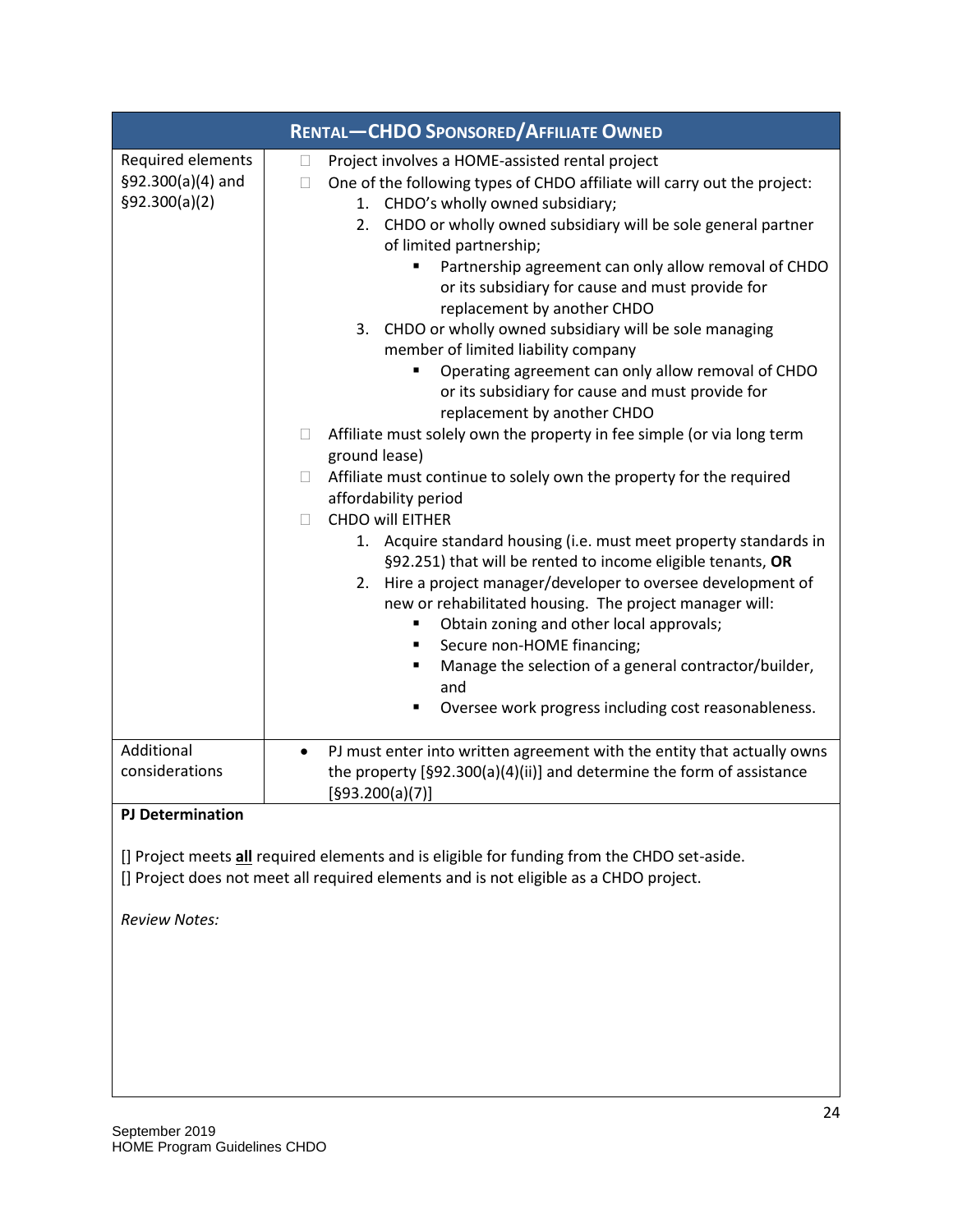| <b>RENTAL-CHDO SPONSORED/TURNKEY</b>                   |                                                                                                                                                                                                                                                                                                                                                                                                                                                                                                                                           |
|--------------------------------------------------------|-------------------------------------------------------------------------------------------------------------------------------------------------------------------------------------------------------------------------------------------------------------------------------------------------------------------------------------------------------------------------------------------------------------------------------------------------------------------------------------------------------------------------------------------|
| Required elements<br>§92.300(a)(5) and<br>92.300(a)(3) | Project involves the development of new or rehabilitated rental<br>u<br>housing that will be transferred by the CHDO to another nonprofit<br>upon completion and leased to income eligible tenants<br>Nonprofit receiving property must<br>$\Box$<br>Be identified by the CHDO prior to commitment;<br>$\circ$<br>Not be created by a governmental entity; and<br>$\circ$<br>Assume ownership and all HOME obligations, including any<br>O<br>loan repayment requirements, at a specified time following<br>completion of the development |
|                                                        | CHDO must own the property in fee simple (or via long term ground<br>$\Box$<br>lease) during the development period<br>CHDO must be in sole charge of the development process, including<br>$\Box$                                                                                                                                                                                                                                                                                                                                        |
|                                                        | Obtaining zoning and other approvals<br>$\Box$<br>Obtaining other non-HOME financing needed for the project<br>$\Box$<br>Selecting architects, engineers, general contractors, and other<br>$\Box$<br>members of the development team                                                                                                                                                                                                                                                                                                     |
|                                                        | Overseeing progress of work and determining cost<br>□<br>reasonableness                                                                                                                                                                                                                                                                                                                                                                                                                                                                   |
|                                                        | If specific nonprofit does not assume ownership as planned, CHDO<br>$\Box$<br>must maintain ownership for the affordability period                                                                                                                                                                                                                                                                                                                                                                                                        |
| Additional<br>considerations                           | While the subsequent nonprofit owner will ultimately assume HOME<br>$\bullet$<br>agreements and financing, PJ must enter into written agreement with<br>the CHDO, and HOME funds must be invested while the CHDO holds<br>title to the project.                                                                                                                                                                                                                                                                                           |
| <b>PJ Determination</b>                                |                                                                                                                                                                                                                                                                                                                                                                                                                                                                                                                                           |
|                                                        | [] Project meets <i>all</i> required elements and is eligible for funding from the CHDO set-aside.<br>[] Project does not meet all required elements and is not eligible as a CHDO project.                                                                                                                                                                                                                                                                                                                                               |
| <b>Review Notes:</b>                                   |                                                                                                                                                                                                                                                                                                                                                                                                                                                                                                                                           |
|                                                        |                                                                                                                                                                                                                                                                                                                                                                                                                                                                                                                                           |
|                                                        |                                                                                                                                                                                                                                                                                                                                                                                                                                                                                                                                           |
|                                                        |                                                                                                                                                                                                                                                                                                                                                                                                                                                                                                                                           |
|                                                        |                                                                                                                                                                                                                                                                                                                                                                                                                                                                                                                                           |
|                                                        |                                                                                                                                                                                                                                                                                                                                                                                                                                                                                                                                           |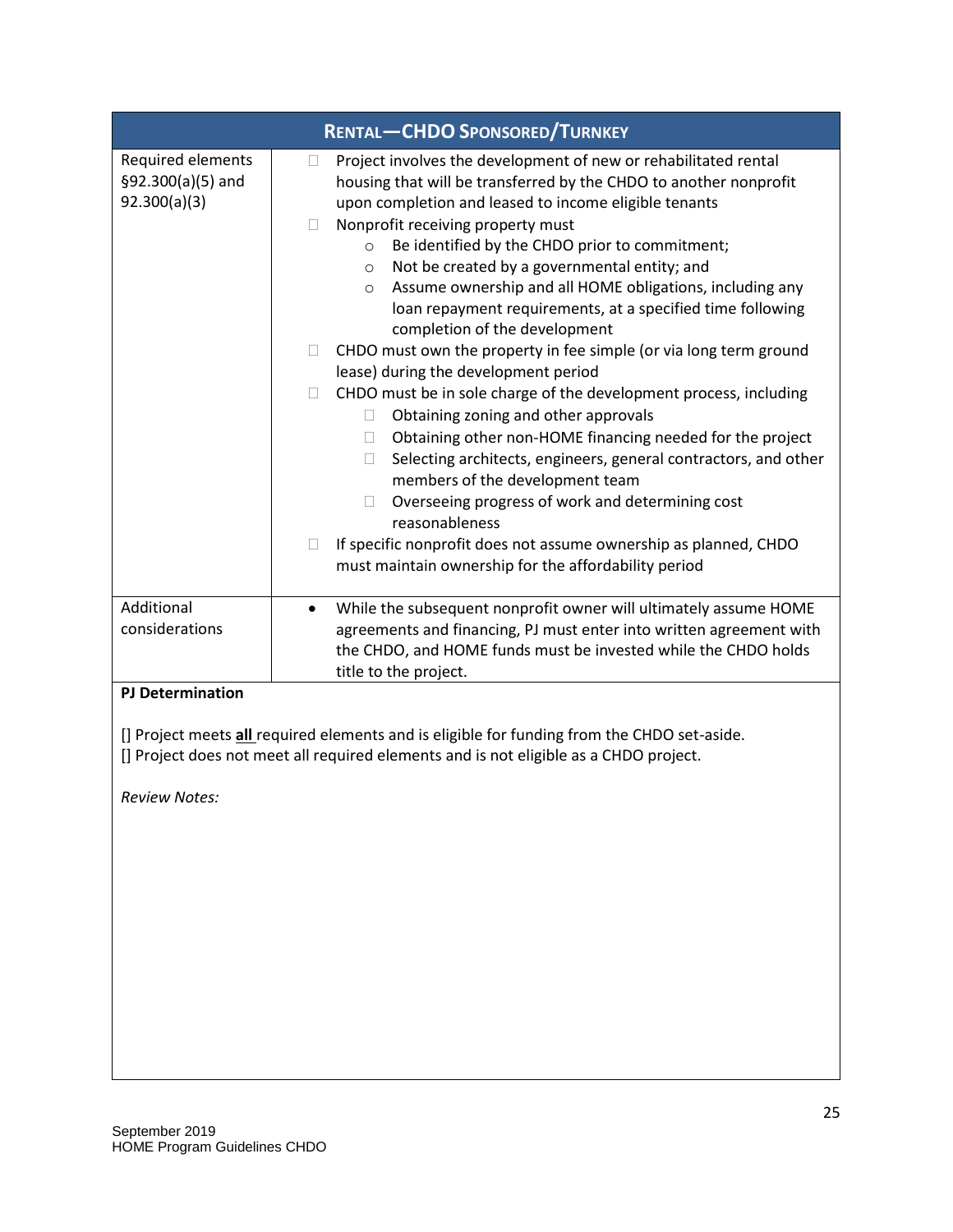## <span id="page-26-0"></span>**10 Additional Organizational Capacity Checklist**

|                                            | <b>ADDITIONAL ORGANIZATIONAL CAPACITY CHECKLIST</b>                                                                                                                                                                                                                                                                                                                                                                                                                                                                                                                                                                                                                                                                                                                                                                                                                                                                                                                                                                                                                                                                                                                                                                                                                 |
|--------------------------------------------|---------------------------------------------------------------------------------------------------------------------------------------------------------------------------------------------------------------------------------------------------------------------------------------------------------------------------------------------------------------------------------------------------------------------------------------------------------------------------------------------------------------------------------------------------------------------------------------------------------------------------------------------------------------------------------------------------------------------------------------------------------------------------------------------------------------------------------------------------------------------------------------------------------------------------------------------------------------------------------------------------------------------------------------------------------------------------------------------------------------------------------------------------------------------------------------------------------------------------------------------------------------------|
|                                            | <b>CONSIDERATION FACTORS, INCLUDING FISCAL SOUNDNESS</b>                                                                                                                                                                                                                                                                                                                                                                                                                                                                                                                                                                                                                                                                                                                                                                                                                                                                                                                                                                                                                                                                                                                                                                                                            |
| <b>Factors for</b><br><b>Consideration</b> | <b>PAST &amp; CURRENT PERFORMANCE</b><br>Has the CHDO performed adequately in the past in HOME, CHDO, and/or<br>other real estate development activities?<br>Is the CHDO currently in good standing on all its development and<br>$\Box$<br>administrative activities? Does it show the capacity to take on this additional<br>activity and continue to manage everything its other projects and programs?                                                                                                                                                                                                                                                                                                                                                                                                                                                                                                                                                                                                                                                                                                                                                                                                                                                          |
| <b>PJ Determination</b>                    |                                                                                                                                                                                                                                                                                                                                                                                                                                                                                                                                                                                                                                                                                                                                                                                                                                                                                                                                                                                                                                                                                                                                                                                                                                                                     |
|                                            | [] Past & Current Performance demonstrates a likelihood of success with the proposed project.<br>[] Past & Current Performance raises concerns about the proposed project.                                                                                                                                                                                                                                                                                                                                                                                                                                                                                                                                                                                                                                                                                                                                                                                                                                                                                                                                                                                                                                                                                          |
| <b>Review Notes:</b>                       |                                                                                                                                                                                                                                                                                                                                                                                                                                                                                                                                                                                                                                                                                                                                                                                                                                                                                                                                                                                                                                                                                                                                                                                                                                                                     |
|                                            |                                                                                                                                                                                                                                                                                                                                                                                                                                                                                                                                                                                                                                                                                                                                                                                                                                                                                                                                                                                                                                                                                                                                                                                                                                                                     |
| <b>Factors for</b>                         | <b>ORGANIZATIONAL STRUCTURE/GOVERNANCE</b>                                                                                                                                                                                                                                                                                                                                                                                                                                                                                                                                                                                                                                                                                                                                                                                                                                                                                                                                                                                                                                                                                                                                                                                                                          |
| <b>Consideration</b>                       | Corporate/Legal Structure:<br>П<br>Can the current corporation structure support housing development<br>activities, or is there a need for a subsidiary or other organizational<br>structure for future development?<br>Are there operations or activities that need to be organizationally<br>$\Box$<br>separate from housing development activities and portfolios?<br>Management structure/practices:<br>$\Box$<br>Does the current management have the ability to manage additional<br>$\Box$<br>development activities?<br>Are the corporate lines of authority for development activities clear?<br>Are policies & procedures in place governing development activities?<br>$\mathbf{1}$<br>Pipeline/portfolio:<br>$\Box$<br>What does the CHDO have as its current project pipeline and program<br>$\Box$<br>responsibilities?<br>Will it be able to handle the additional project proposed?<br>$\Box$<br>If the organization pursues housing development, what other activities<br>$\Box$<br>may suffer or not be able to be pursued due to the effort required for<br>development activities?<br>Does its portfolio of projects/properties evidence competent<br>$\Box$<br>management and oversight?<br>Do the properties appear to have adequate funding? |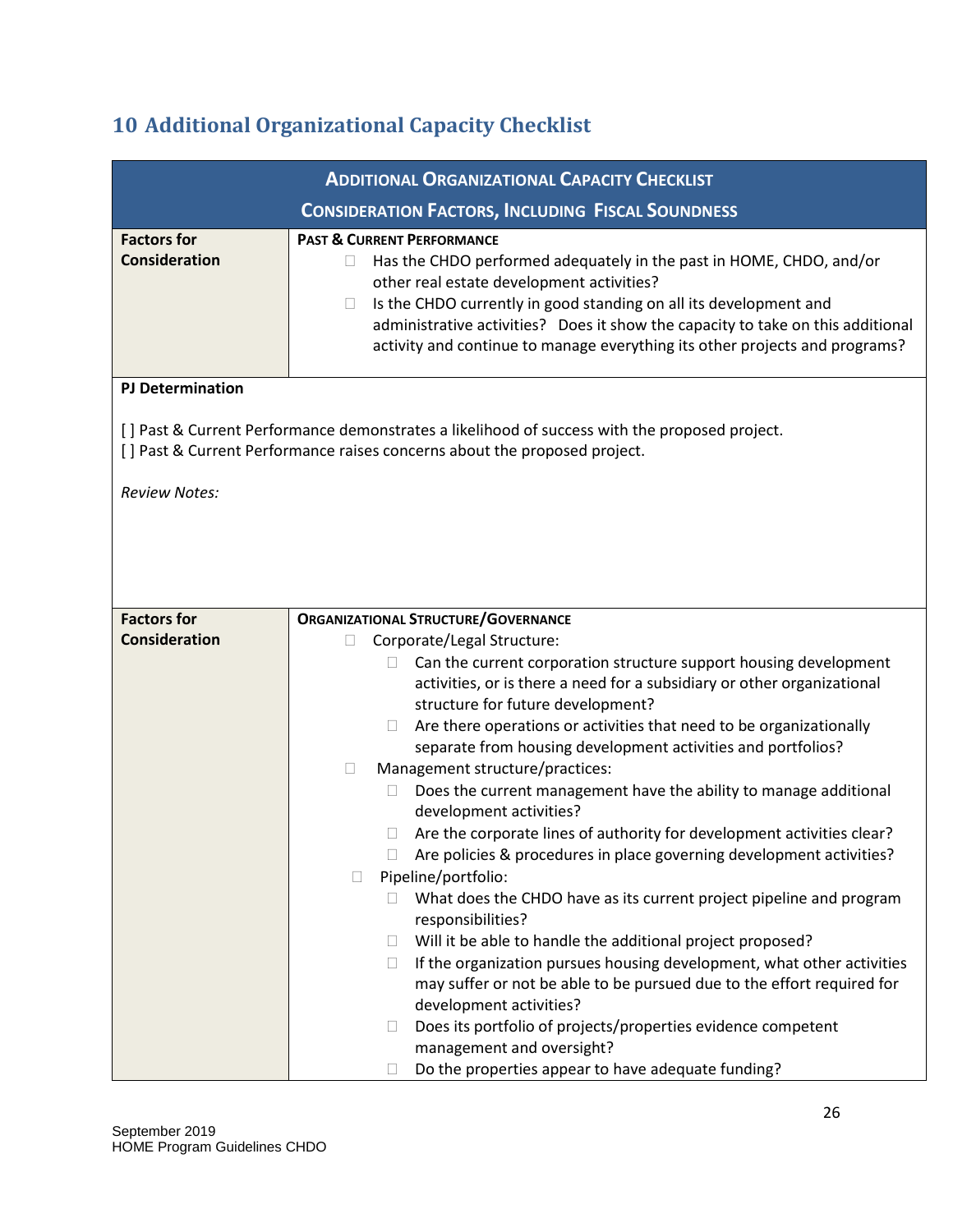|                         | Board expertise/skills:<br>$\Box$                                                                        |
|-------------------------|----------------------------------------------------------------------------------------------------------|
|                         | Do board members have professional skills directly relevant to housing<br>П                              |
|                         | development (e.g., real estate, legal, architecture, finance,                                            |
|                         | management)?                                                                                             |
|                         | Has the board demonstrated the ability to make timely decisions?<br>$\Box$                               |
|                         | Is there a good relationship between board and staff?<br>$\Box$                                          |
|                         | Does the board have a committee structure or other means of<br>П.                                        |
|                         | overseeing planning and development?                                                                     |
|                         | Has there been stability/continuity of board members over the last<br>$\Box$                             |
| <b>PJ Determination</b> | several years?                                                                                           |
|                         |                                                                                                          |
|                         | [] Organizational Structure & Governance demonstrates a likelihood of success with the proposed project. |
|                         | [] Organizational Structure & Governance raises concerns about the proposed project.                     |
| <b>Review Notes:</b>    |                                                                                                          |
|                         |                                                                                                          |
|                         |                                                                                                          |
|                         |                                                                                                          |
|                         |                                                                                                          |
| <b>Factors for</b>      | <b>DEVELOPMENT TEAM CAPACITY</b>                                                                         |
| <b>Consideration</b>    | Are all of the key development team roles filled with qualified individuals or<br>$\Box$                 |
|                         | firms?                                                                                                   |
|                         | Does the CHDO have a need for a partner or a consultant to supplement its<br>$\Box$                      |
|                         | skills and help it to ensure success, while still maintaining development                                |
|                         | control?                                                                                                 |
|                         | Do team members have prior experience directly relevant to the proposed<br>⊔                             |
|                         | project?                                                                                                 |
|                         | Have the team members worked together before or demonstrated the ability<br>$\Box$                       |
|                         | to work effectively as a team?                                                                           |
| <b>PJ Determination</b> |                                                                                                          |
|                         |                                                                                                          |
|                         | [] Development Team Capacity demonstrates a likelihood of success with the proposed project.             |
|                         | [] Development Team Capacity raises concerns about the proposed project                                  |
|                         |                                                                                                          |
| <b>Review Notes:</b>    |                                                                                                          |
|                         |                                                                                                          |
|                         |                                                                                                          |
|                         |                                                                                                          |
| <b>Factors for</b>      |                                                                                                          |
| <b>Consideration</b>    | <b>FISCAL SOUNDNESS</b>                                                                                  |
|                         | П<br>Financial management:<br>Is there evidence that the CHDO meets the 84.21 standards?                 |
|                         |                                                                                                          |
|                         | Does it do annual budgeting of its operations and all activities or<br>П                                 |
|                         | programs?                                                                                                |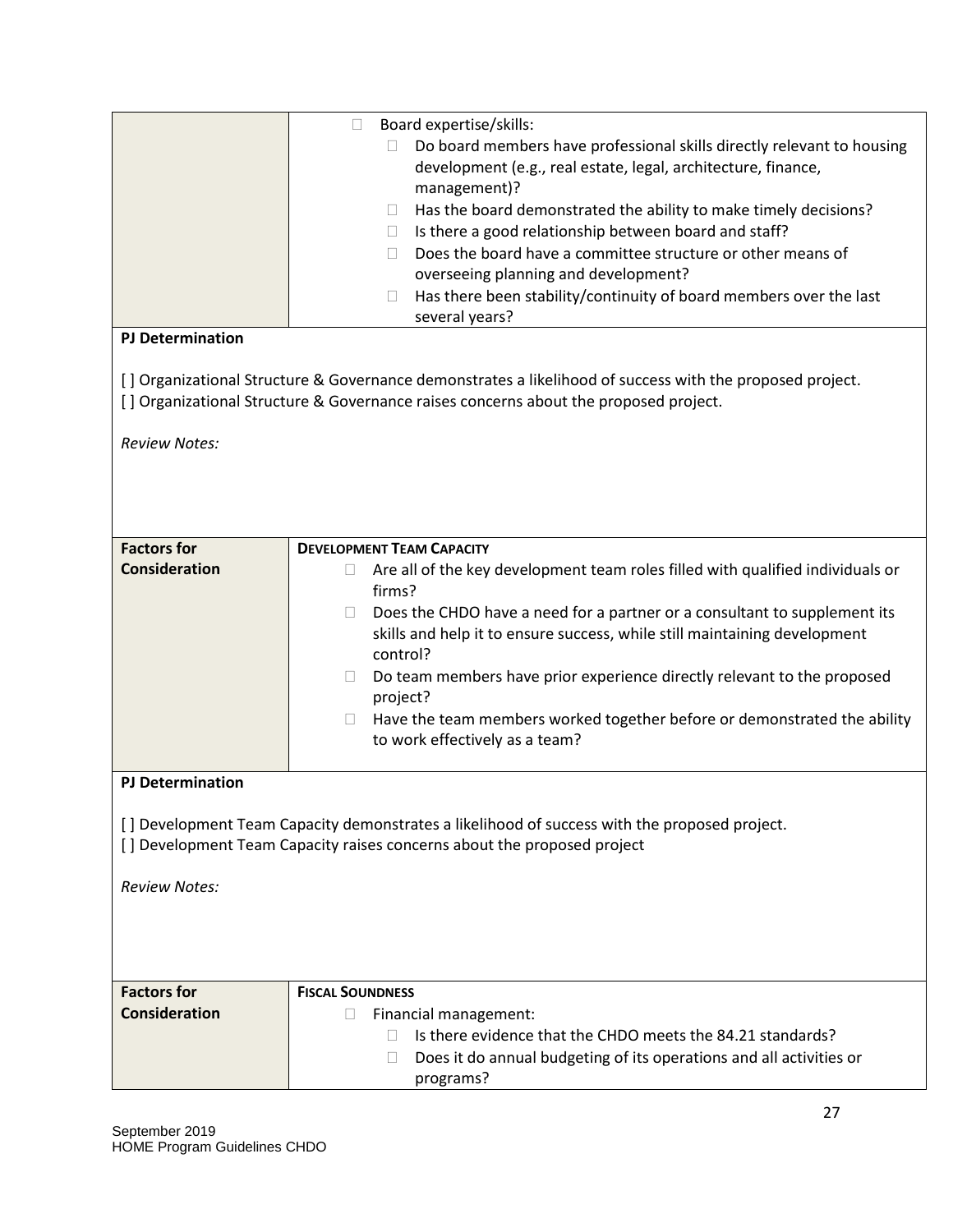|                         | Does it track and report budget v. actual income and expenses?<br>$\Box$<br>Does it have adequate internal controls to ensure separation of duties<br>u<br>& safeguarding of corporate assets?<br>Is there sufficient oversight of all financial activities?<br>$\Box$<br>Is financial reporting regular, current, and sufficient for the board to<br>forecast and monitor the financial status of the corporation?<br>Financial stability:<br>□<br>To what extent does the organization have a diversified and stable<br>funding base for operations?<br>How regularly does it experience cash flow problems?<br>Liquidity:<br>$\Box$<br>Does CHDO management know its current cash position and maintain<br>$\Box$<br>controls over expenditures?<br>Does the current balance sheet and budget indicate sufficient funds to<br>$\Box$<br>supports essential operations?<br>Does it have funds available for pre-development expenses capital<br>$\mathbb{R}$<br>advances required for development?<br>Audit:<br>П<br>Does the CHDO have an annual audit?<br>П<br>Is the most recent audit current?<br>$\Box$<br>Were there management or compliance findings in the last two years?<br>Are finding resolved?<br>$\mathbb{R}$<br>Portfolio & corporate liabilities:<br>$\Box$<br>If it has a portfolio of properties, are they are in stable physical and<br>financial condition or are they a drain on corporate resources?<br>Are there assets at risk of default?<br>$\Box$<br>Does it collect adequate revenues and management fees from the<br>$\Box$<br>properties? |
|-------------------------|----------------------------------------------------------------------------------------------------------------------------------------------------------------------------------------------------------------------------------------------------------------------------------------------------------------------------------------------------------------------------------------------------------------------------------------------------------------------------------------------------------------------------------------------------------------------------------------------------------------------------------------------------------------------------------------------------------------------------------------------------------------------------------------------------------------------------------------------------------------------------------------------------------------------------------------------------------------------------------------------------------------------------------------------------------------------------------------------------------------------------------------------------------------------------------------------------------------------------------------------------------------------------------------------------------------------------------------------------------------------------------------------------------------------------------------------------------------------------------------------------------------------------------------------------------------------------|
|                         | Does it maintain adequate insurance - liability, fidelity bond, workers<br>$\Box$<br>comp, property hazard, & project?                                                                                                                                                                                                                                                                                                                                                                                                                                                                                                                                                                                                                                                                                                                                                                                                                                                                                                                                                                                                                                                                                                                                                                                                                                                                                                                                                                                                                                                     |
| <b>PJ Determination</b> |                                                                                                                                                                                                                                                                                                                                                                                                                                                                                                                                                                                                                                                                                                                                                                                                                                                                                                                                                                                                                                                                                                                                                                                                                                                                                                                                                                                                                                                                                                                                                                            |
|                         | [] Fiscal Soundness reflects a likelihood of success with the proposed project.<br>[] Fiscal Soundness raises concerns about the proposed project                                                                                                                                                                                                                                                                                                                                                                                                                                                                                                                                                                                                                                                                                                                                                                                                                                                                                                                                                                                                                                                                                                                                                                                                                                                                                                                                                                                                                          |
| <b>Review Notes:</b>    |                                                                                                                                                                                                                                                                                                                                                                                                                                                                                                                                                                                                                                                                                                                                                                                                                                                                                                                                                                                                                                                                                                                                                                                                                                                                                                                                                                                                                                                                                                                                                                            |
| <b>Factors for</b>      | <b>PARTNER RELATIONS</b>                                                                                                                                                                                                                                                                                                                                                                                                                                                                                                                                                                                                                                                                                                                                                                                                                                                                                                                                                                                                                                                                                                                                                                                                                                                                                                                                                                                                                                                                                                                                                   |
| <b>Consideration</b>    | Community relations:<br>How strong are the current reputation of the corporation and the<br>relationship with the community?                                                                                                                                                                                                                                                                                                                                                                                                                                                                                                                                                                                                                                                                                                                                                                                                                                                                                                                                                                                                                                                                                                                                                                                                                                                                                                                                                                                                                                               |